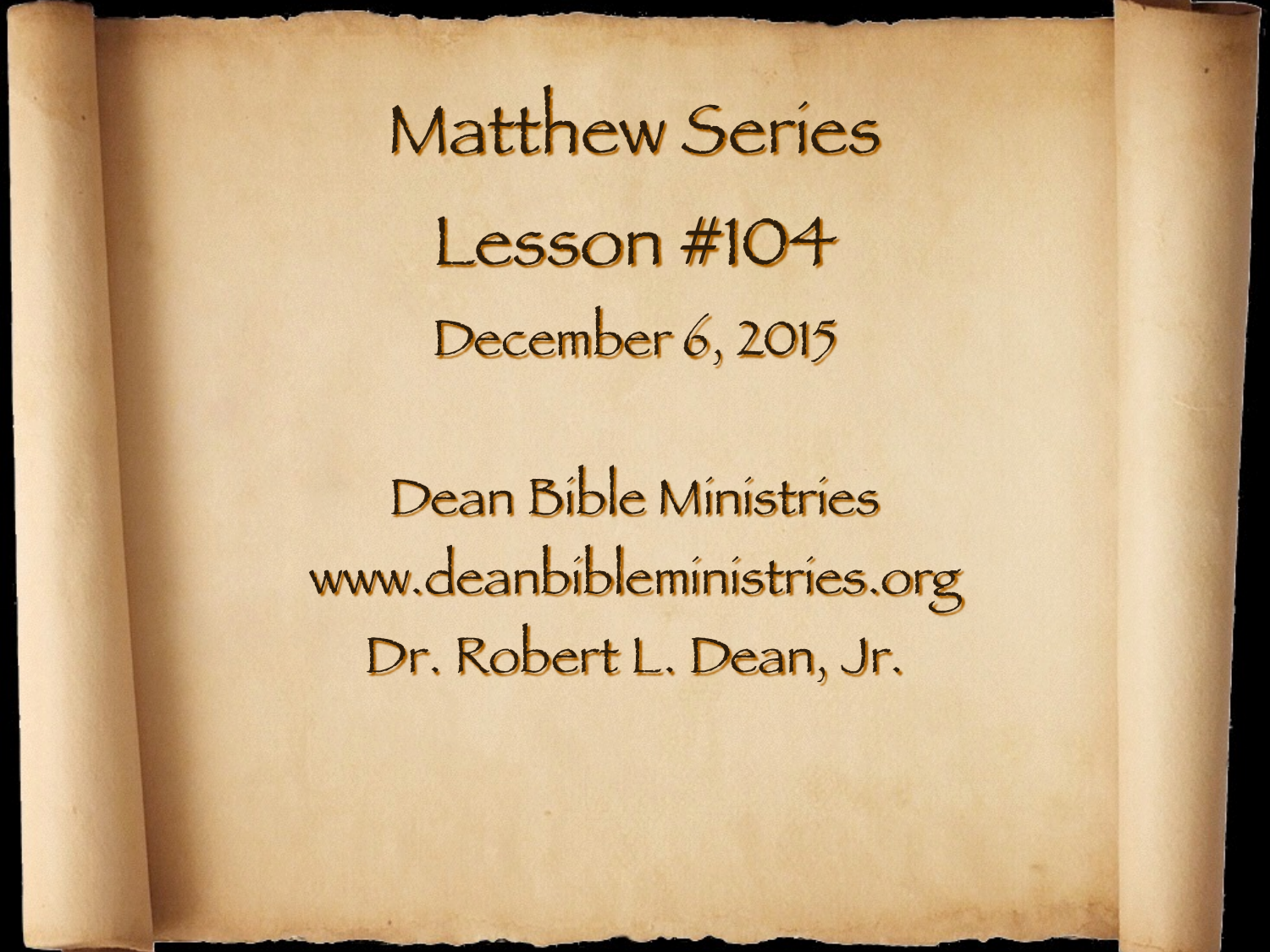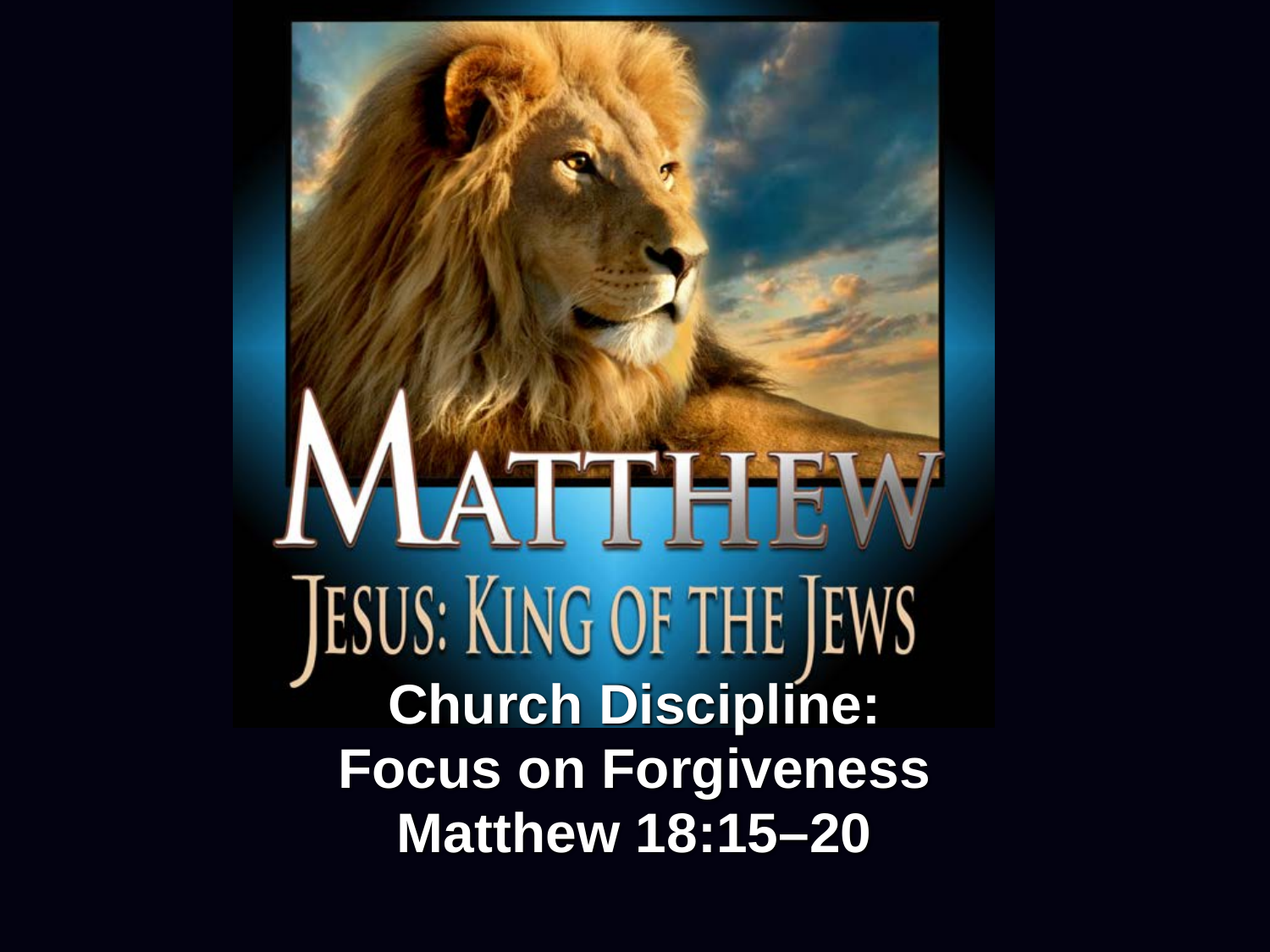

Tired of reading Scriptures that don't make sense? Wish you could remove those verses you don't like?

## The "Cut & Paste Bible" is the answer!

Keep only the verses that you like, and remove everything else. Easy loose leaf design allows you to arrange the pages in whatever order you think is best, and even combine all of your favorite verses into a single book.

**Supplies are Limited Order Now!**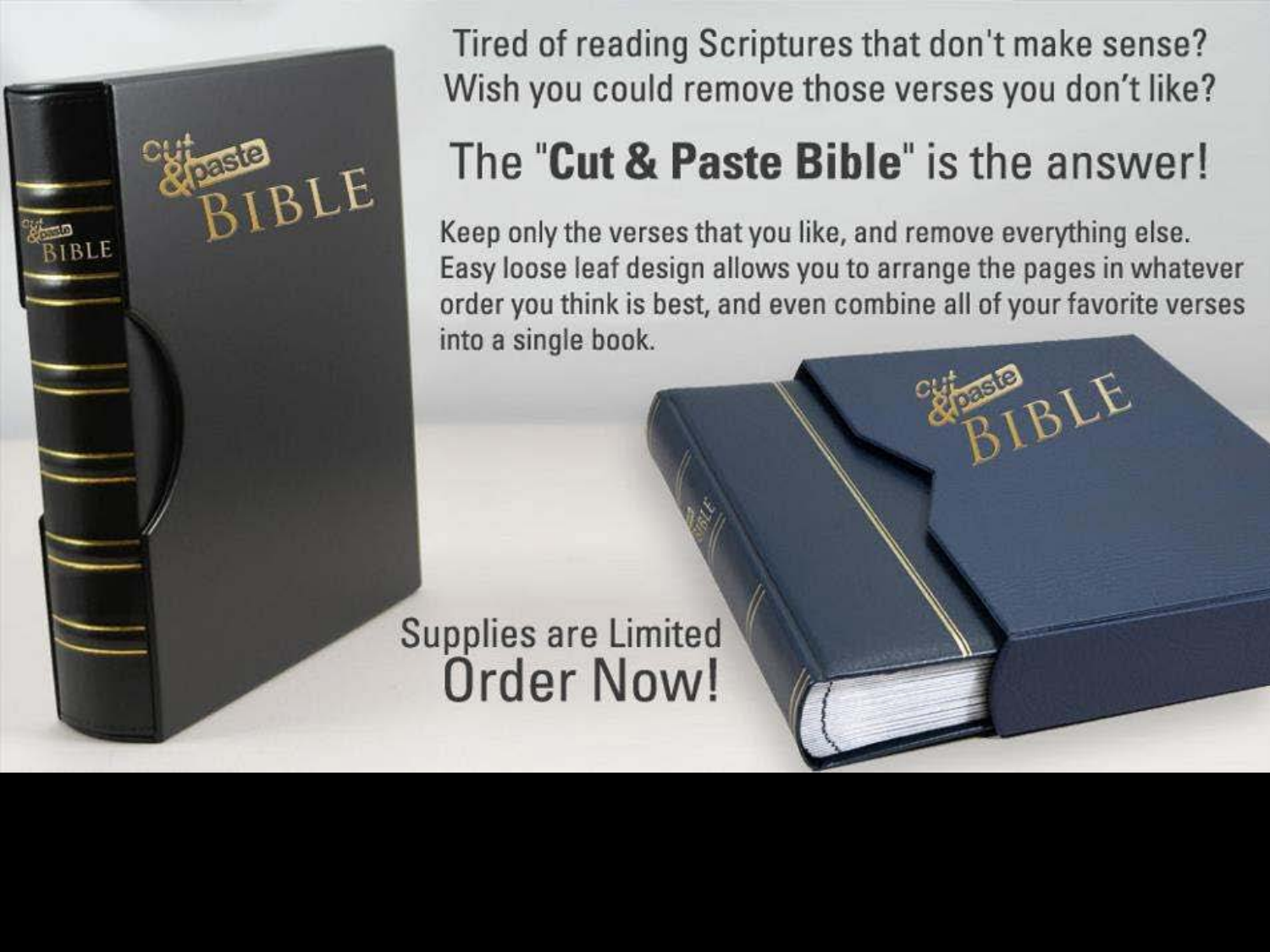**Matt. 18:5, "Whoever receives one little child like this in My name receives Me. Matt. 18:6, "Whoever causes one of these little ones who believe in Me to sin**  [σκανδαλίζω, *skandalizo*], it would be better **for him if a millstone were hung around his neck, and he were drowned in the depth of the sea."**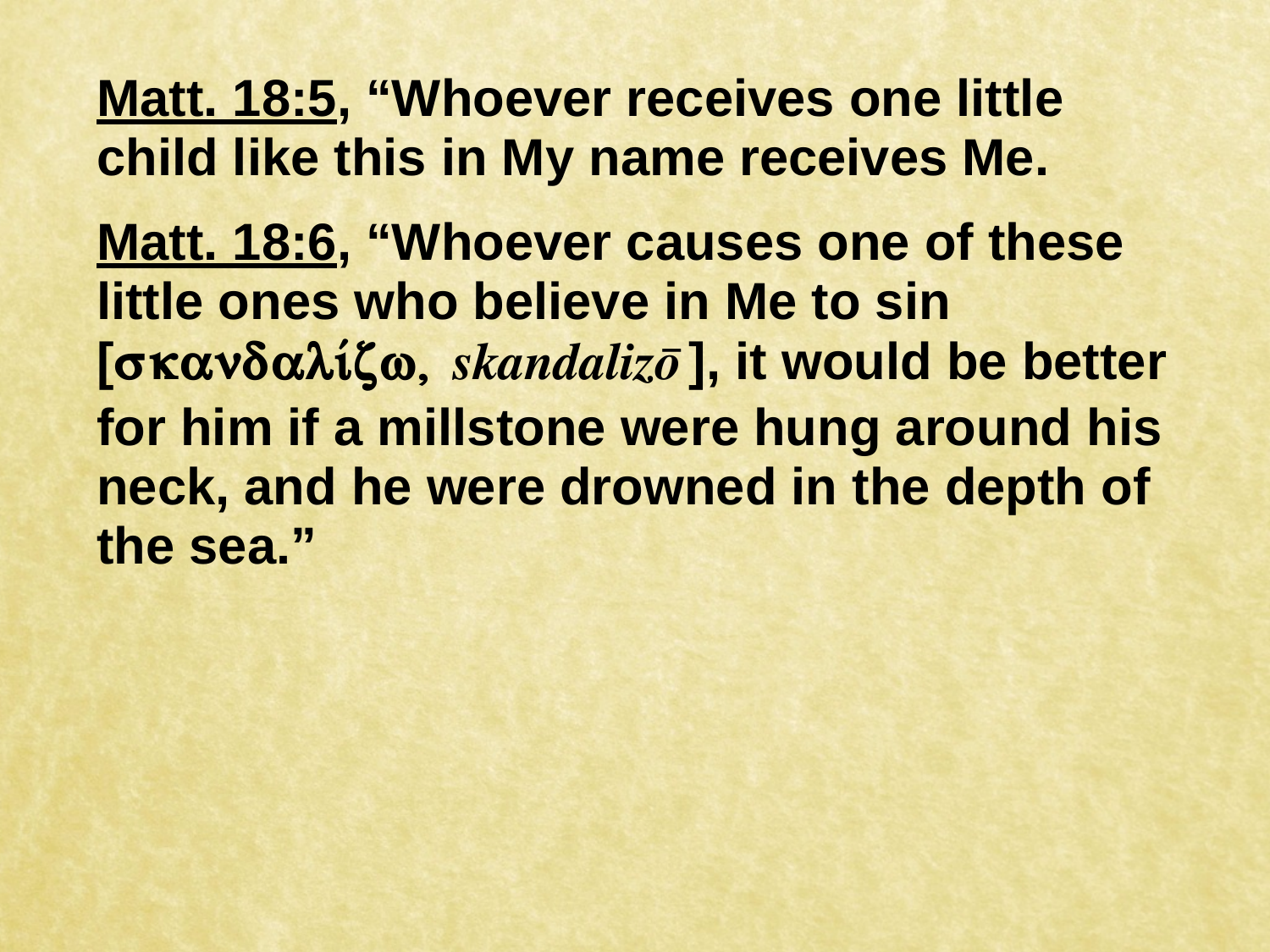*skandalizo*

**to bring someone to a downfall through the acceptance of false teaching, or to sin.**

*skandalon*

**to influence someone into wrong beliefs or to wrong action.**

**In these Matt. 18 examples the focus is not just a simple sin, but to lead them far astray, to completely derail their spiritual growth through false teaching or sinful thoughts or actions.**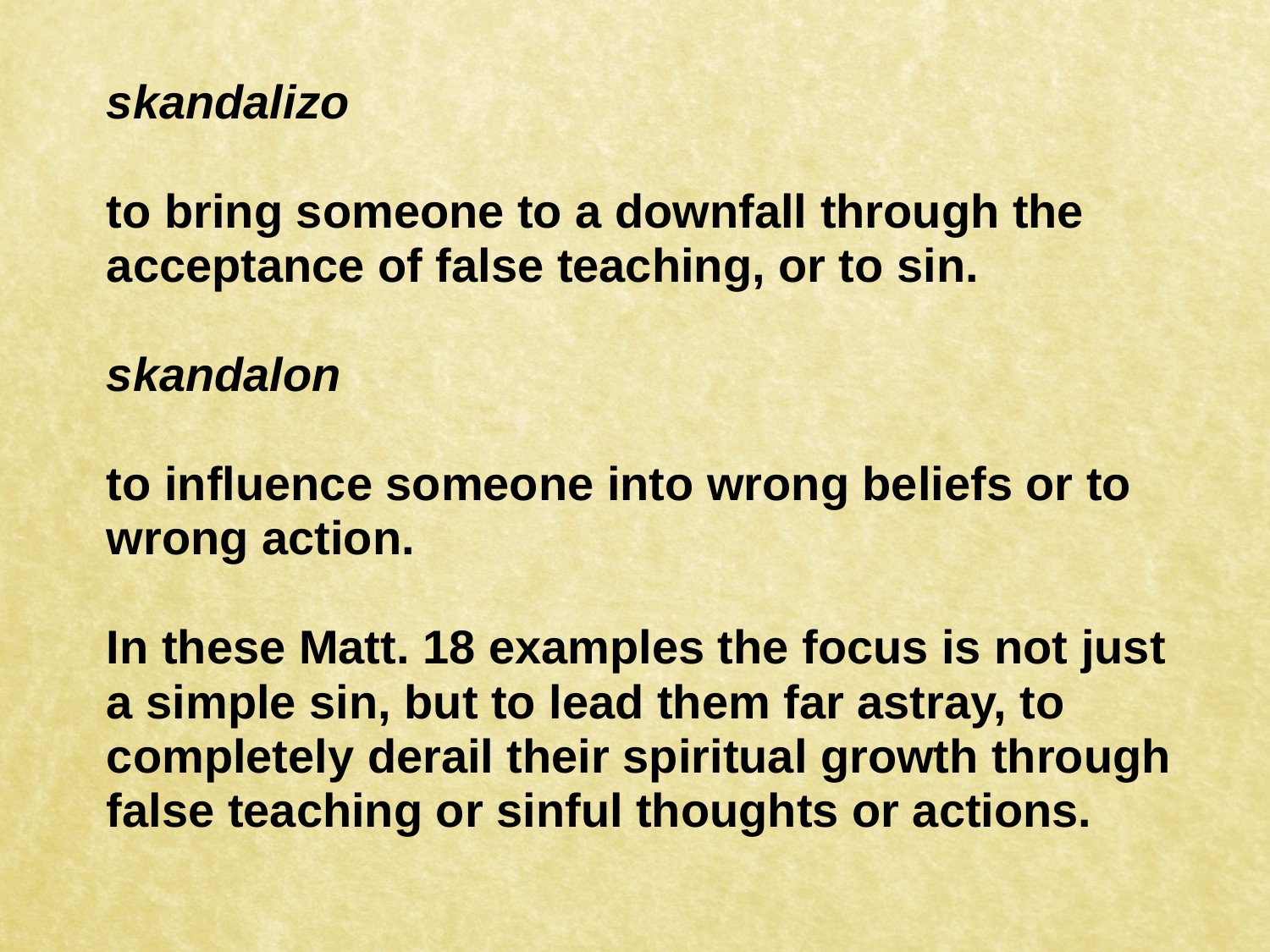**Matt. 18:7, "Woe to the world because of offenses [***skandalon***]! For offenses [***skandalon***] must come, but woe to that man by whom the offense [***skandalon***] comes!"**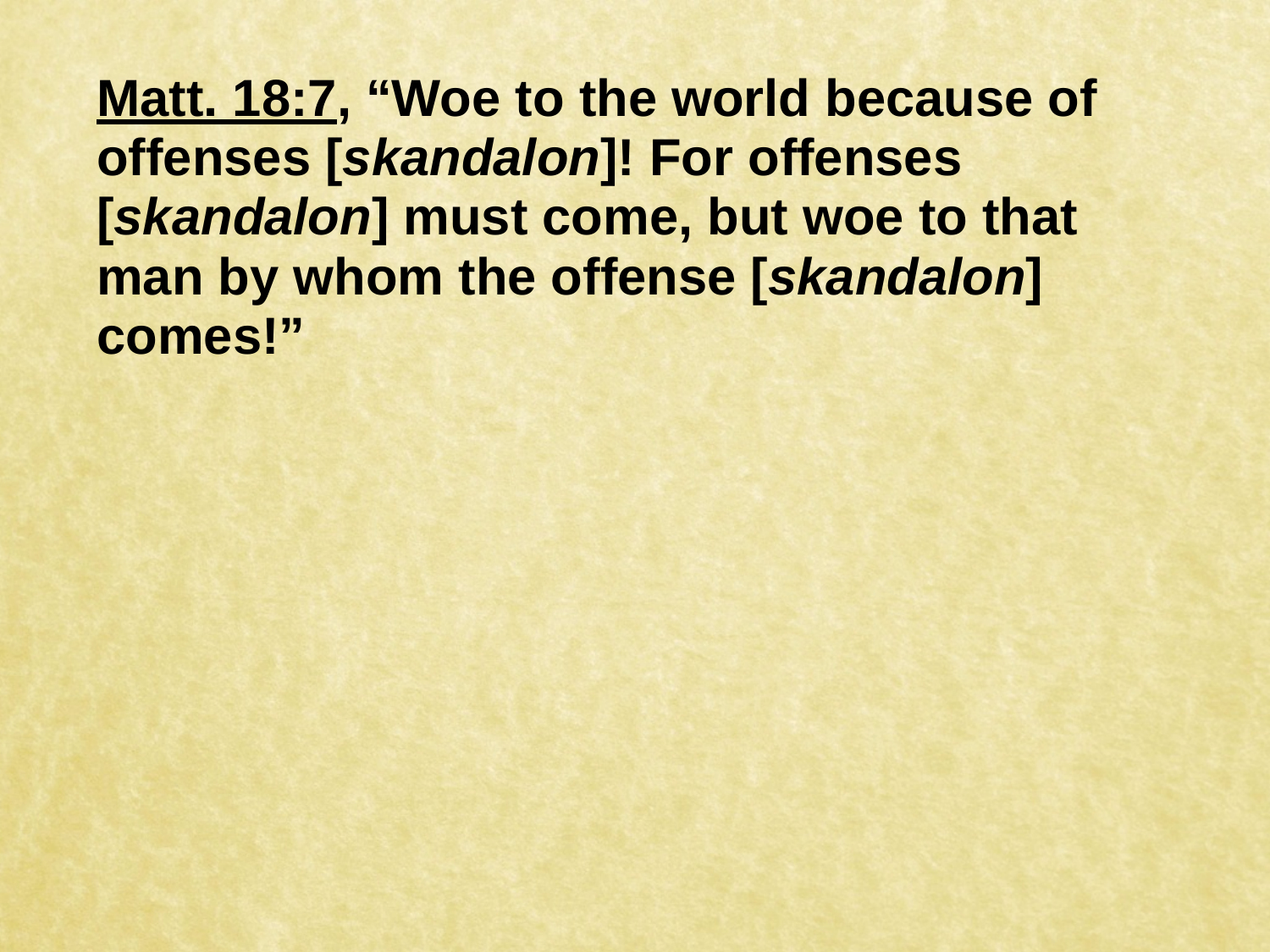**Matt. 18:8, "If your hand or foot causes you**  to sin [σκανδαλίζω, *skandalizo*], cut it off **and cast it from you. It is better for you to enter into life lame or maimed, rather than having two hands or two feet, to be cast into the everlasting fire.** 

**Matt. 18:9, "And if your eye causes you to**  sin [σκανδαλίζω, *skandalizo*], pluck it out **and cast it from you. It is better for you to enter into life with one eye, rather than having two eyes, to be cast into hell fire. "**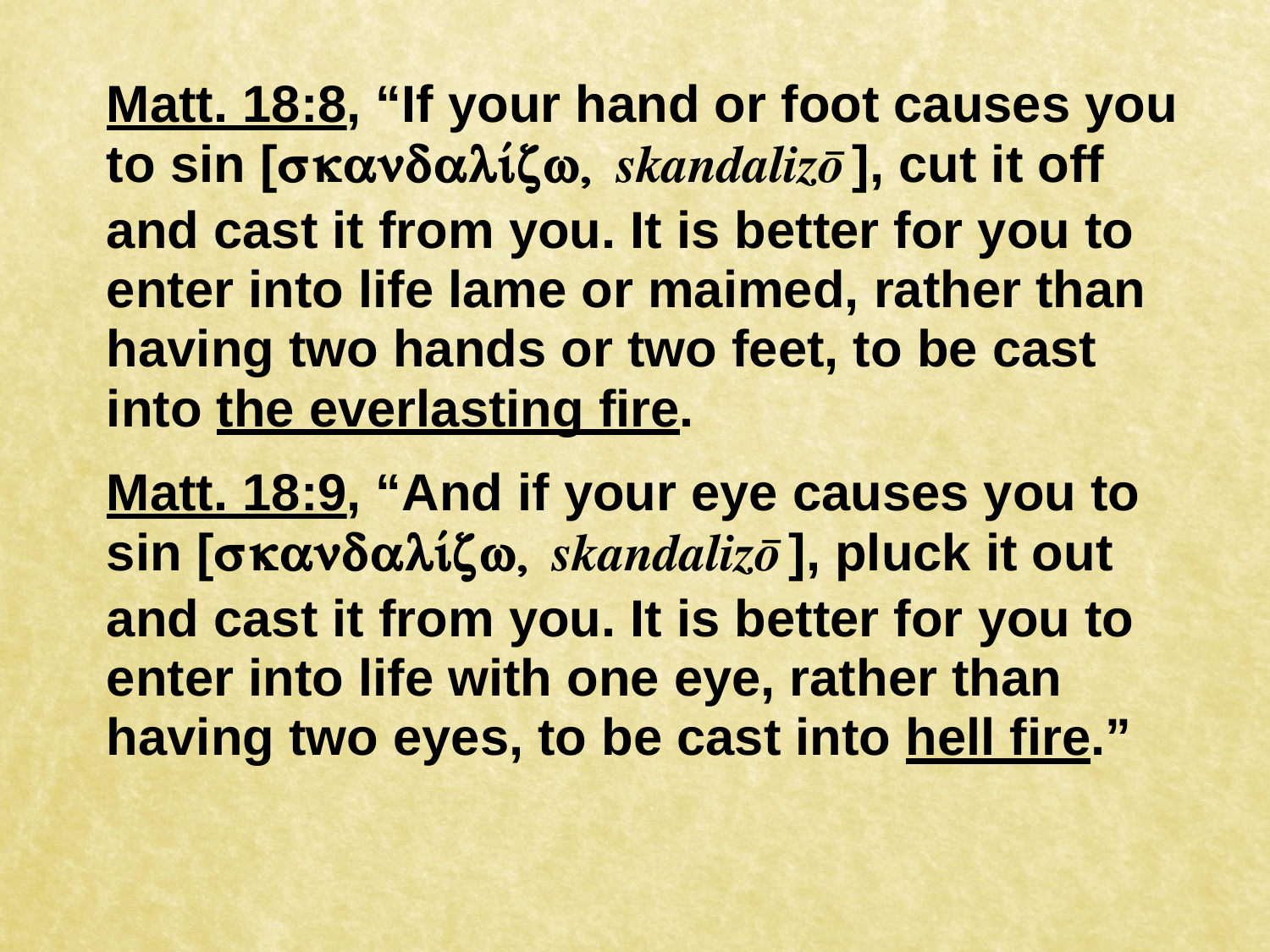**Matt. 18:10, "See that you do not despise one of these little ones, for I say to you that their angels in heaven continually see the face of My Father who is in heaven."**

**καταφρονέω** *kataphroneō* **aor act subj 2 plur to despise someone, to show contempt or disregard for someone as if they are irrelevant.**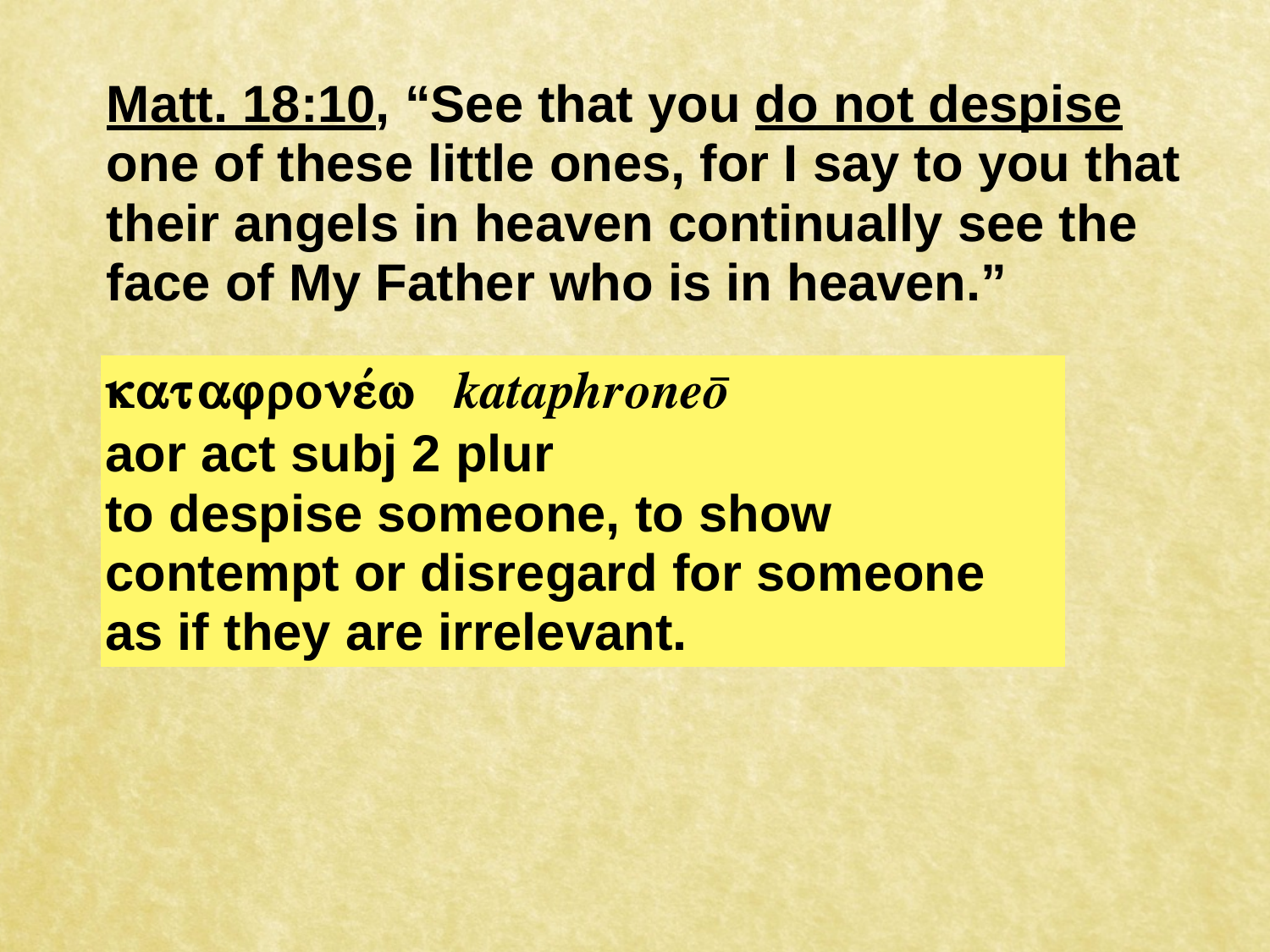## **Matt. 18:11, "For the Son of Man has come to save that which was lost." [Luke 19:10]**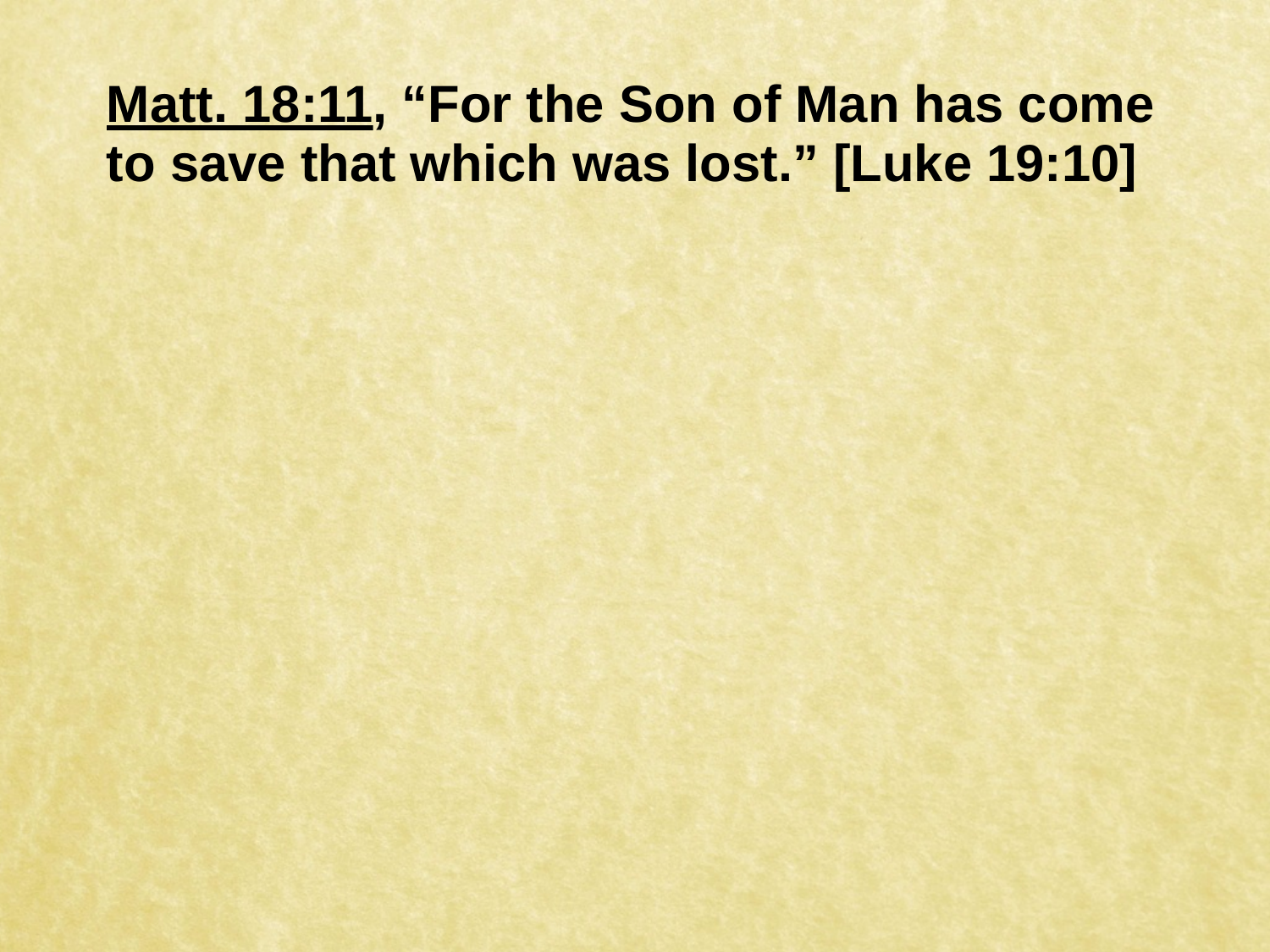**Matt. 18:12, "What do you think? If a man has a hundred sheep, and one of them goes astray, does he not leave the ninetynine and go to the mountains to seek the one that is straying?"**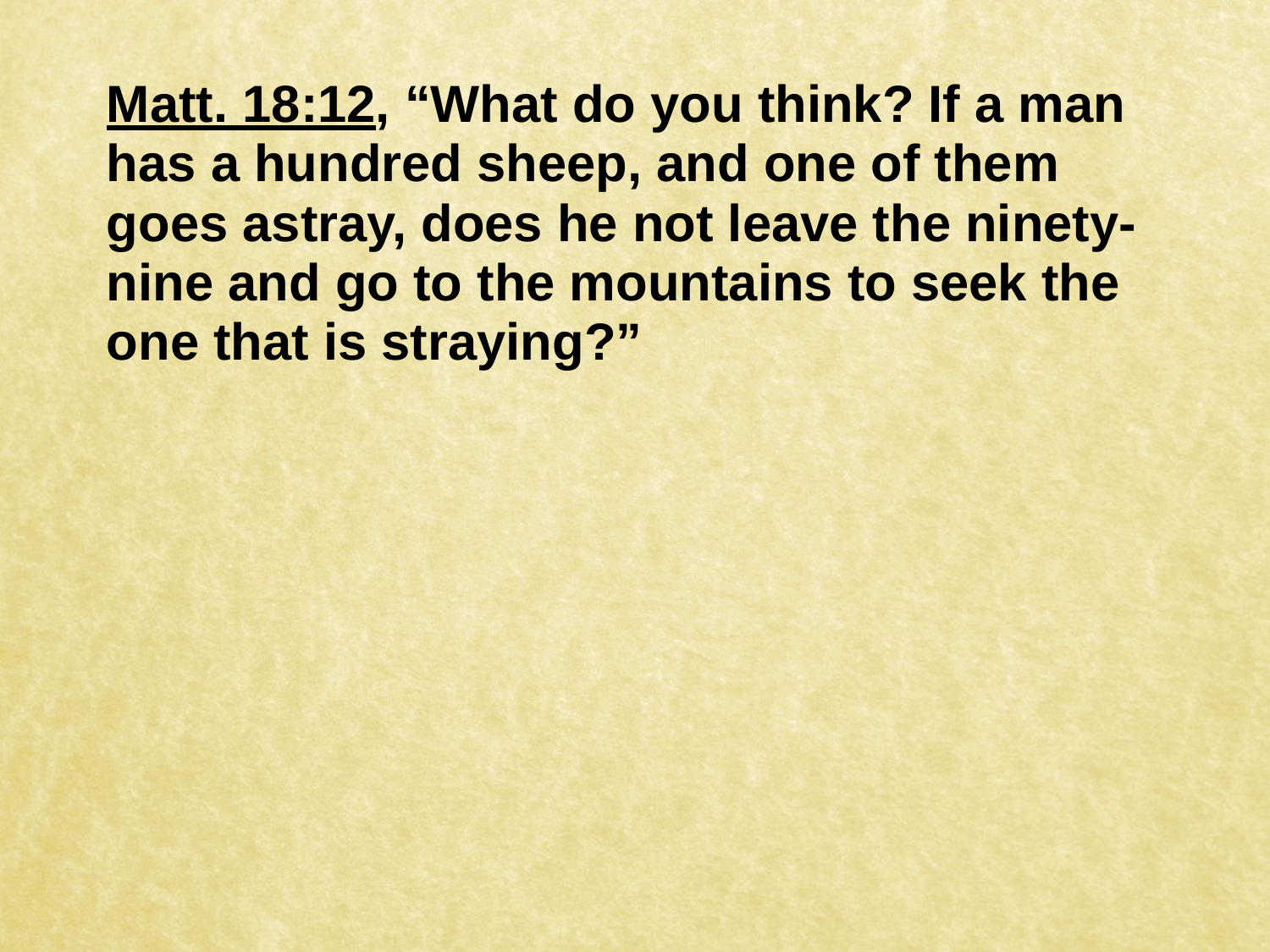## **Shepherd/Owner = God the Father/ Lord Jesus Christ**

**Straying Sheep = the disciple caused to stumble/sin or be led astray by false teaching; "these little ones", Matthew 18:14**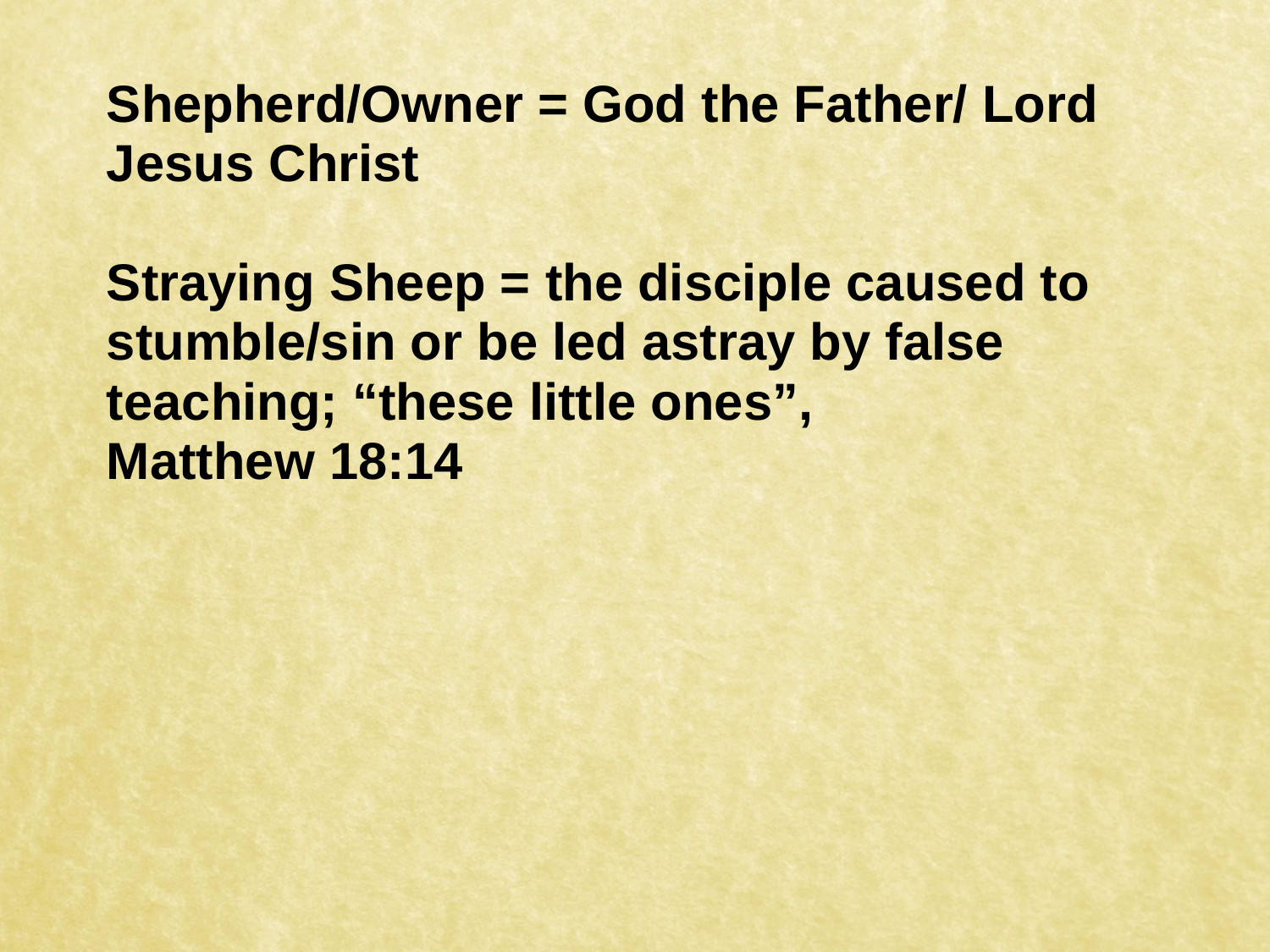**Matt. 18:13, "And if he should find it, assuredly, I say to you, he rejoices more over that sheep than over the ninety-nine that did not go astray."**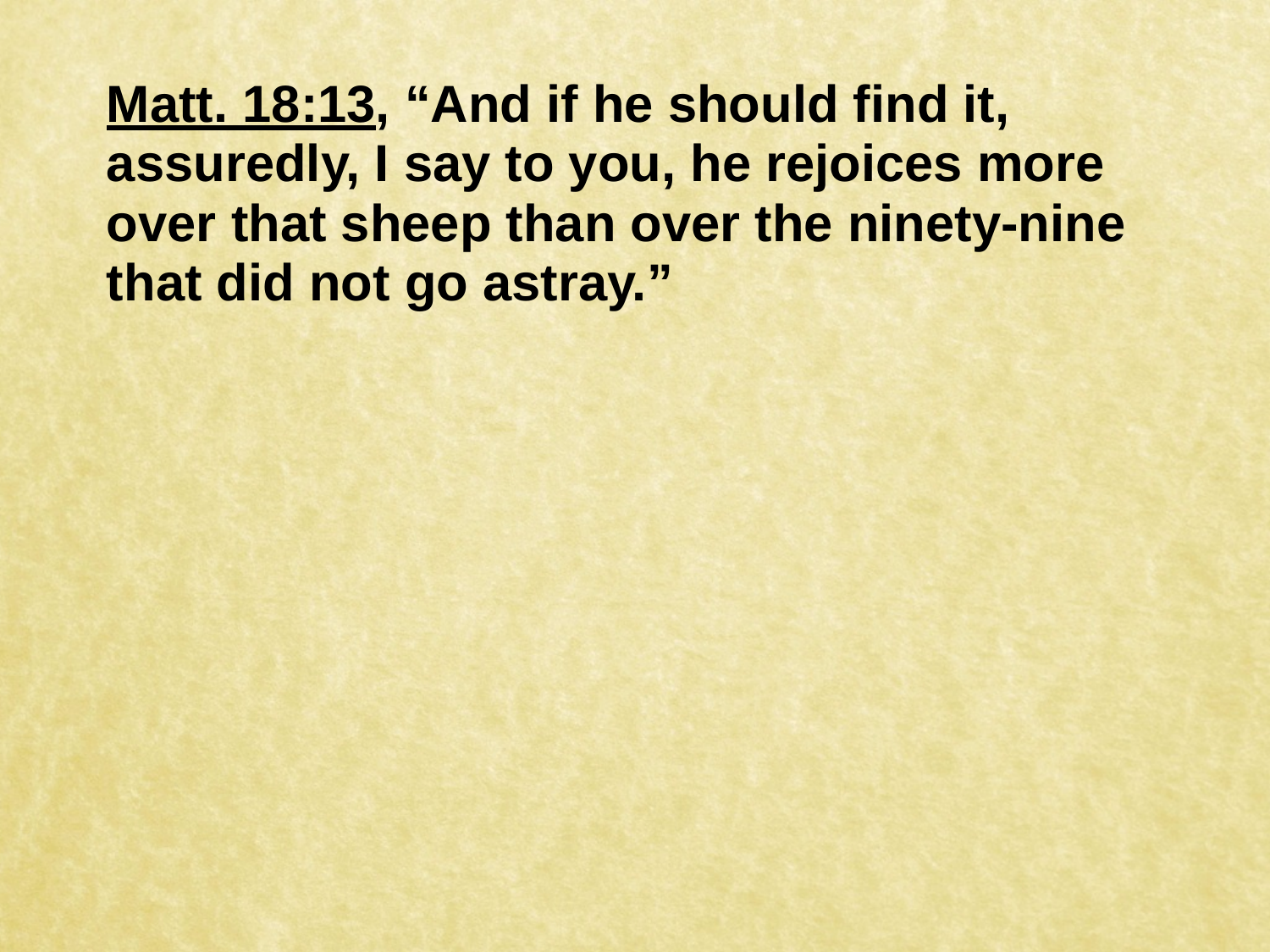**Matt. 18:15, "Moreover if your brother sins against you, go and tell him his fault between you and him alone. If he hears you, you have gained your brother."**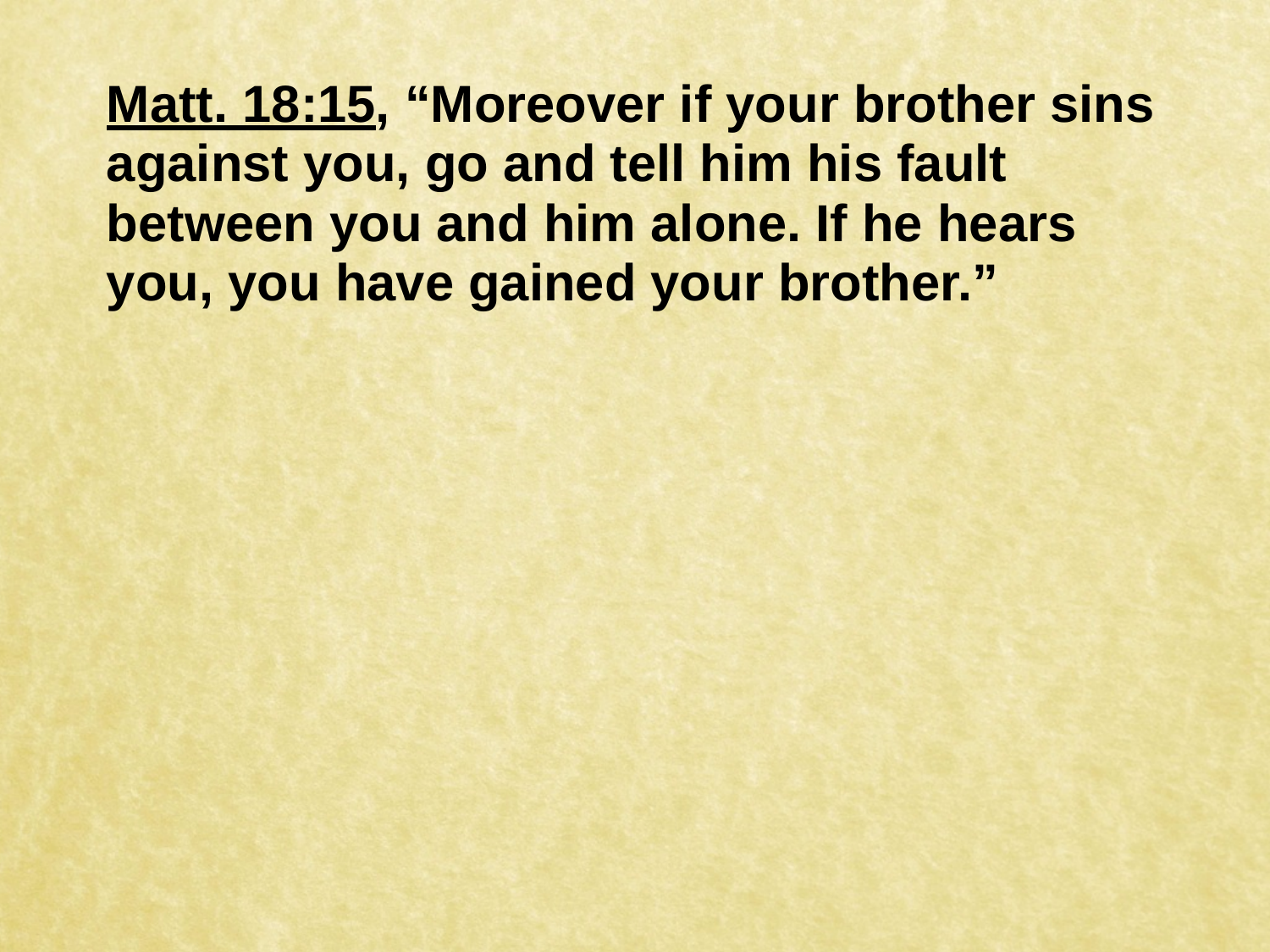**Matt. 18:15, "Moreover if [3rd class] your brother sins against you, go and tell him his fault between you and him alone. If he hears you, you have gained your brother."**

**αμαρτάνω**  $h$ amartan $\bar{o}$ **aor act subj 3 sing to sin, miss the mark**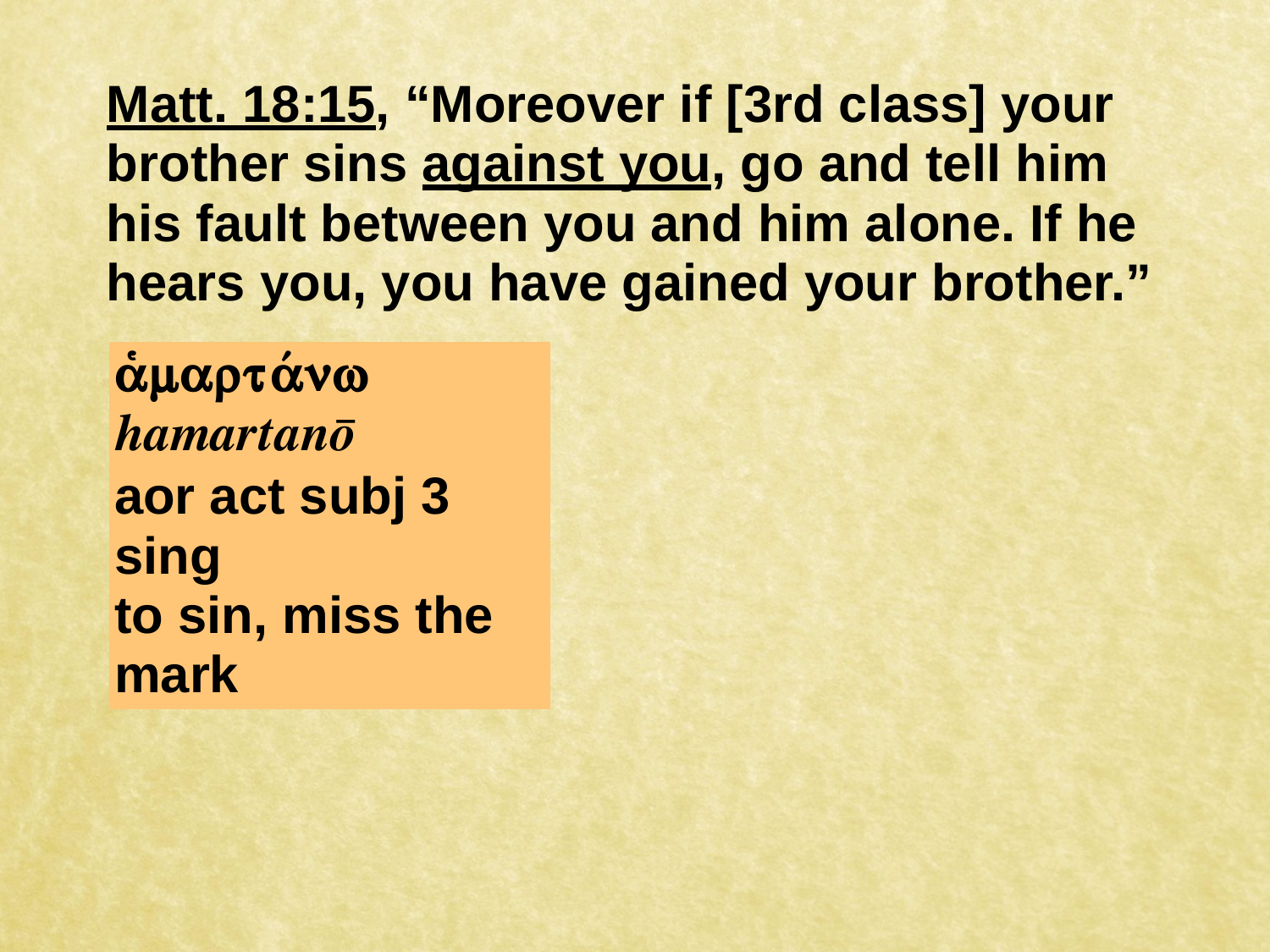**Matt. 18:15, "Moreover if [3rd class] your brother sins against you, go and tell him his fault between you and him alone. If he hears you, you have gained your brother."**

**αμαρτάνω**  $h$ amartan $\bar{o}$ **aor act subj 3 sing to sin, miss the mark**

 $\epsilon$ λέγχω elegchō **aor act impera 2 sing to reprove, convict/ bringing someone to a point of recognizing an error**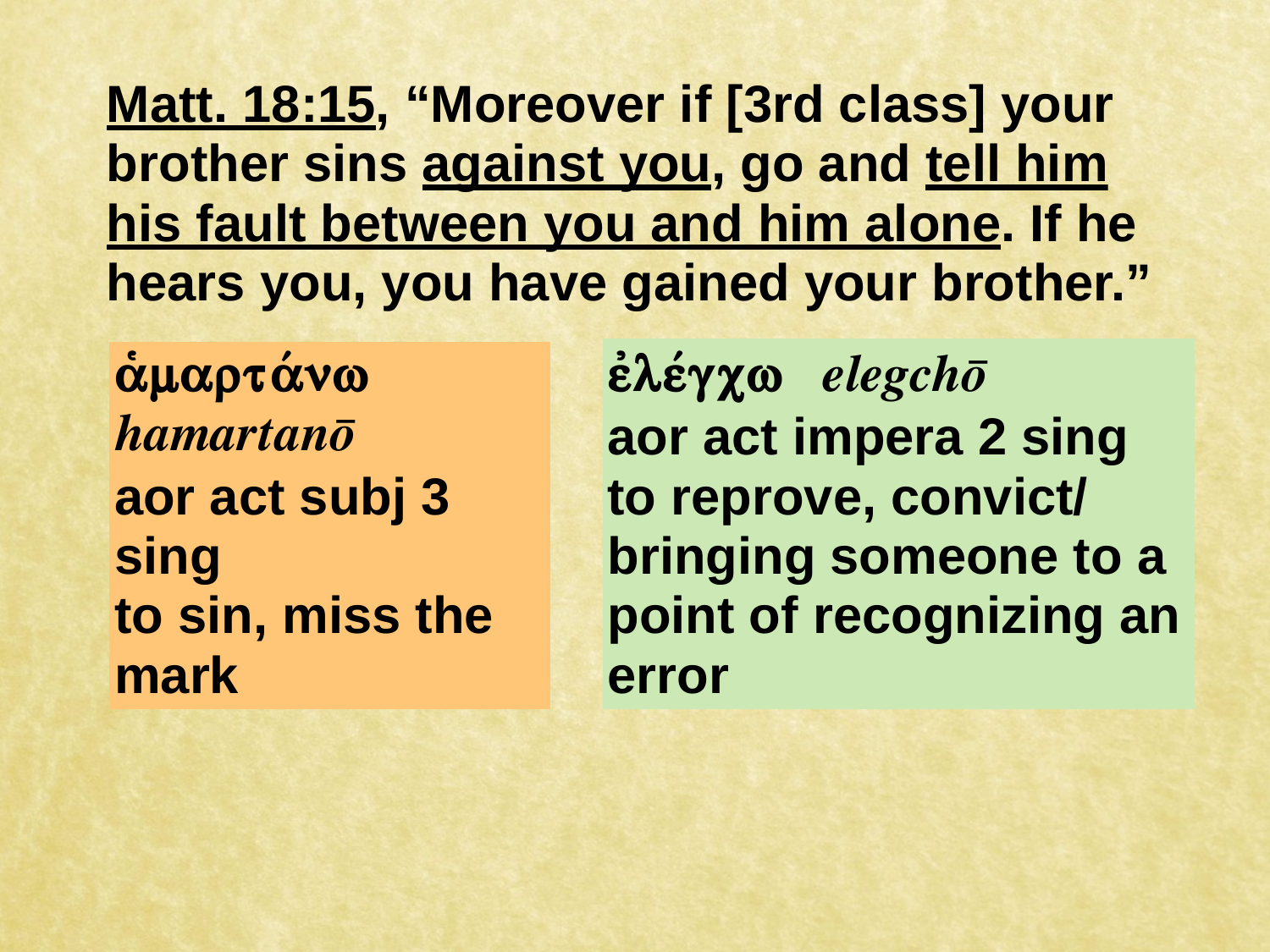**Lev. 19:17, "You shall not hate your brother in your heart. You shall surely rebuke your neighbor, and not bear sin because of him.**

**Lev. 19:18, "You shall not take vengeance, nor bear any grudge against the children of your people, but you shall love your neighbor as yourself: I am the LORD."**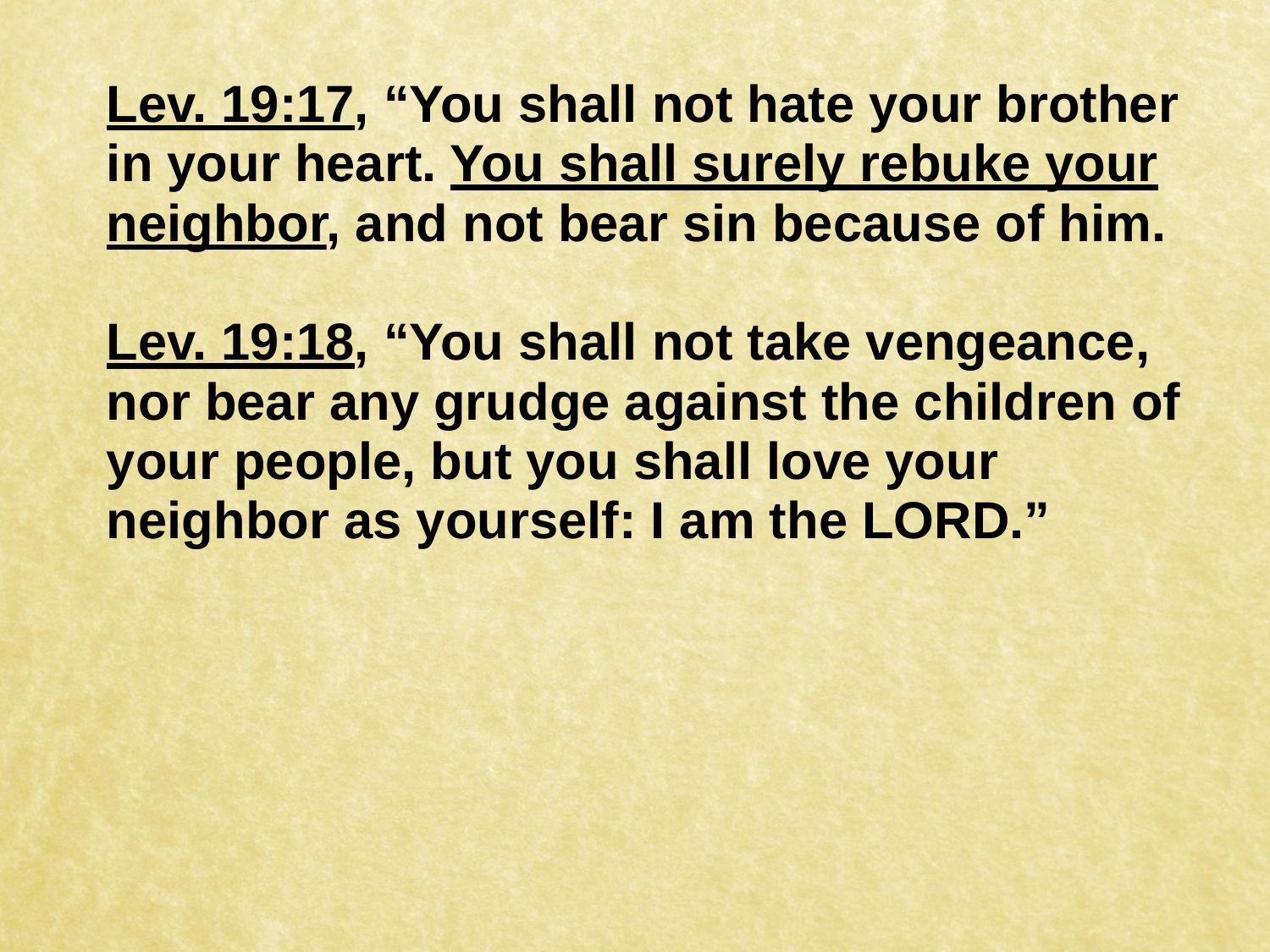**Gal. 2:11, "Now when Peter had come to Antioch, I withstood him to his face, because he was to be blamed;** 

**Gal. 2:12, "for before certain men came from James, he would eat with the Gentiles; but when they came, he withdrew and separated himself, fearing those who were of the circumcision."**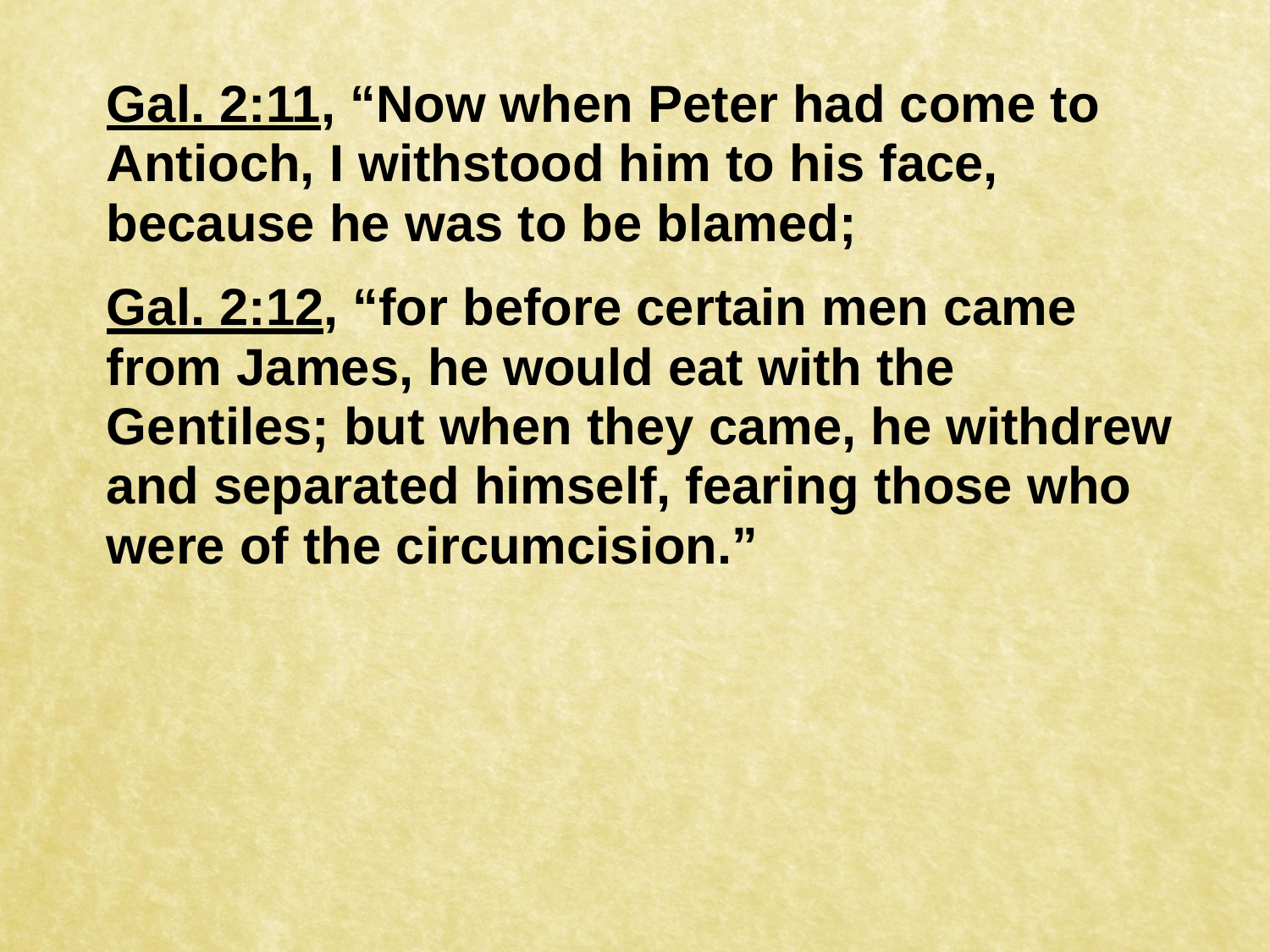**Gal. 2:13, "And the rest of the Jews also played the hypocrite with him, so that even Barnabas was carried away with their hypocrisy.** 

**Gal. 2:14, "But when I saw that they were not straightforward about the truth of the gospel, I said to Peter before them all, 'If you, being a Jew, live in the manner of Gentiles and not as the Jews, why do you compel Gentiles to live as Jews?' "**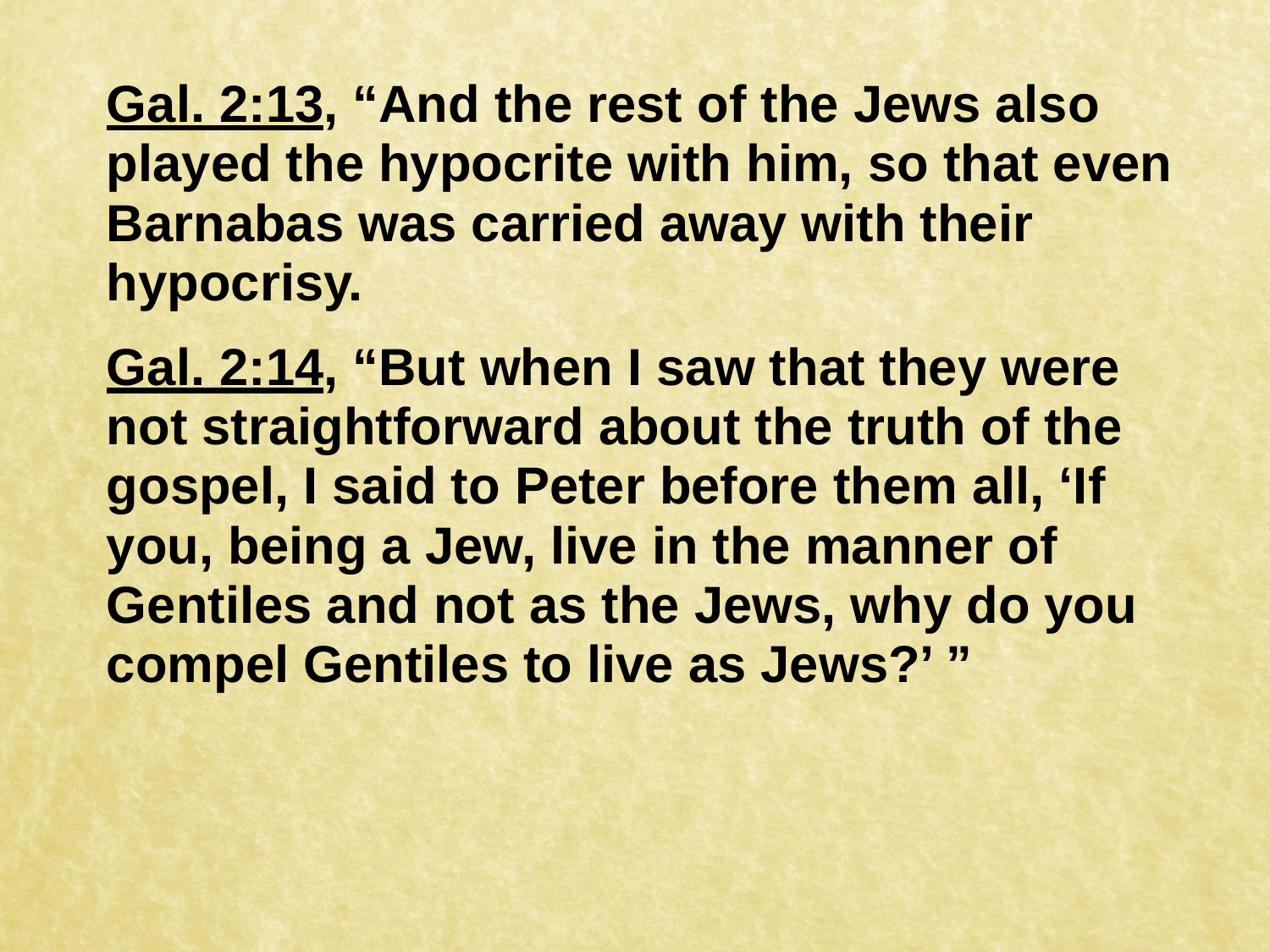**Gal. 6:1, "Brethren, if a man is overtaken in any trespass, you who are spiritual restore such a one in a spirit of gentleness, considering yourself lest you also be tempted."**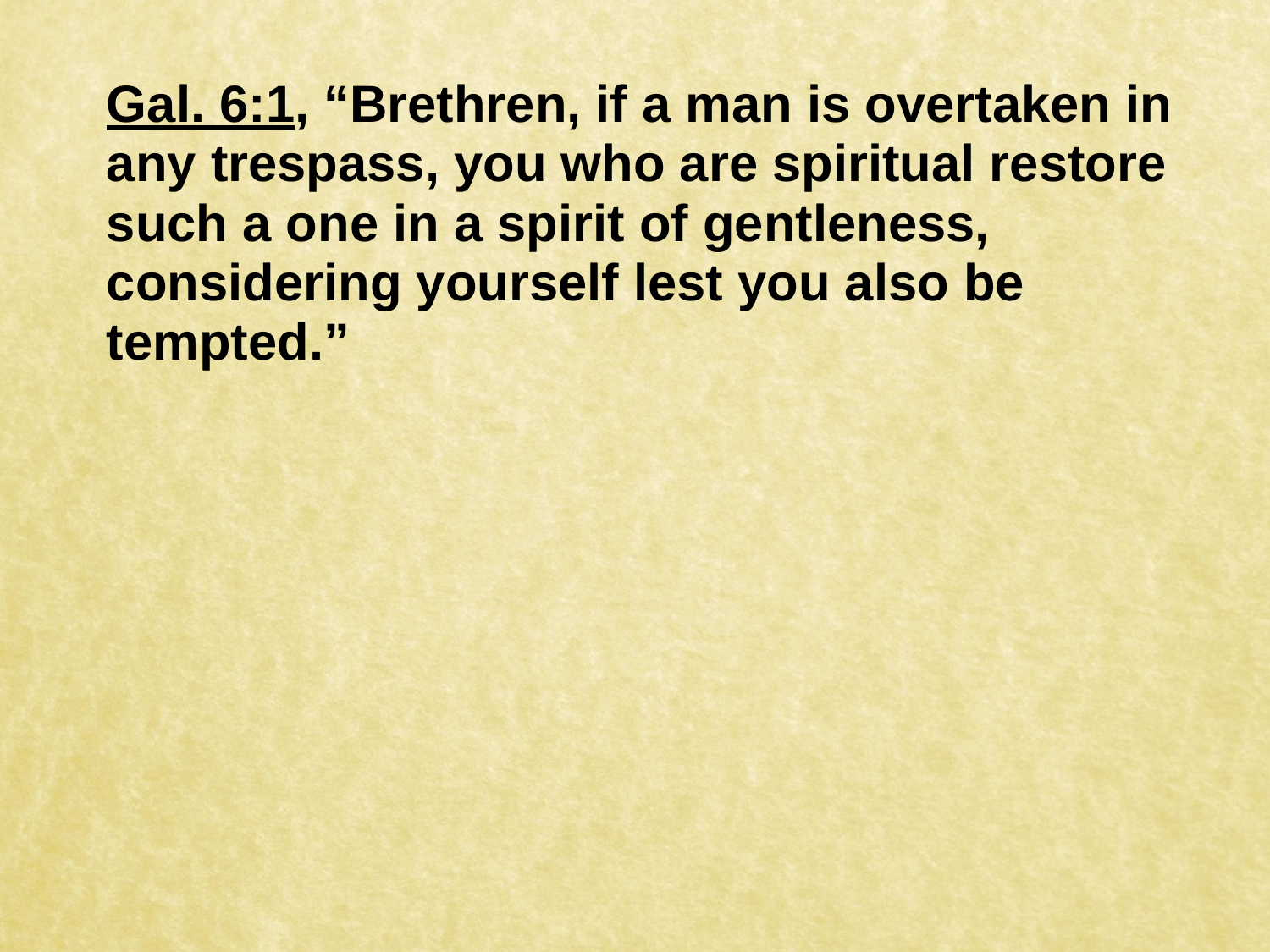**Matt. 18:16, "But if he will not hear, take with you one or two more, that 'by the mouth of two or three witnesses every word may be established.' "**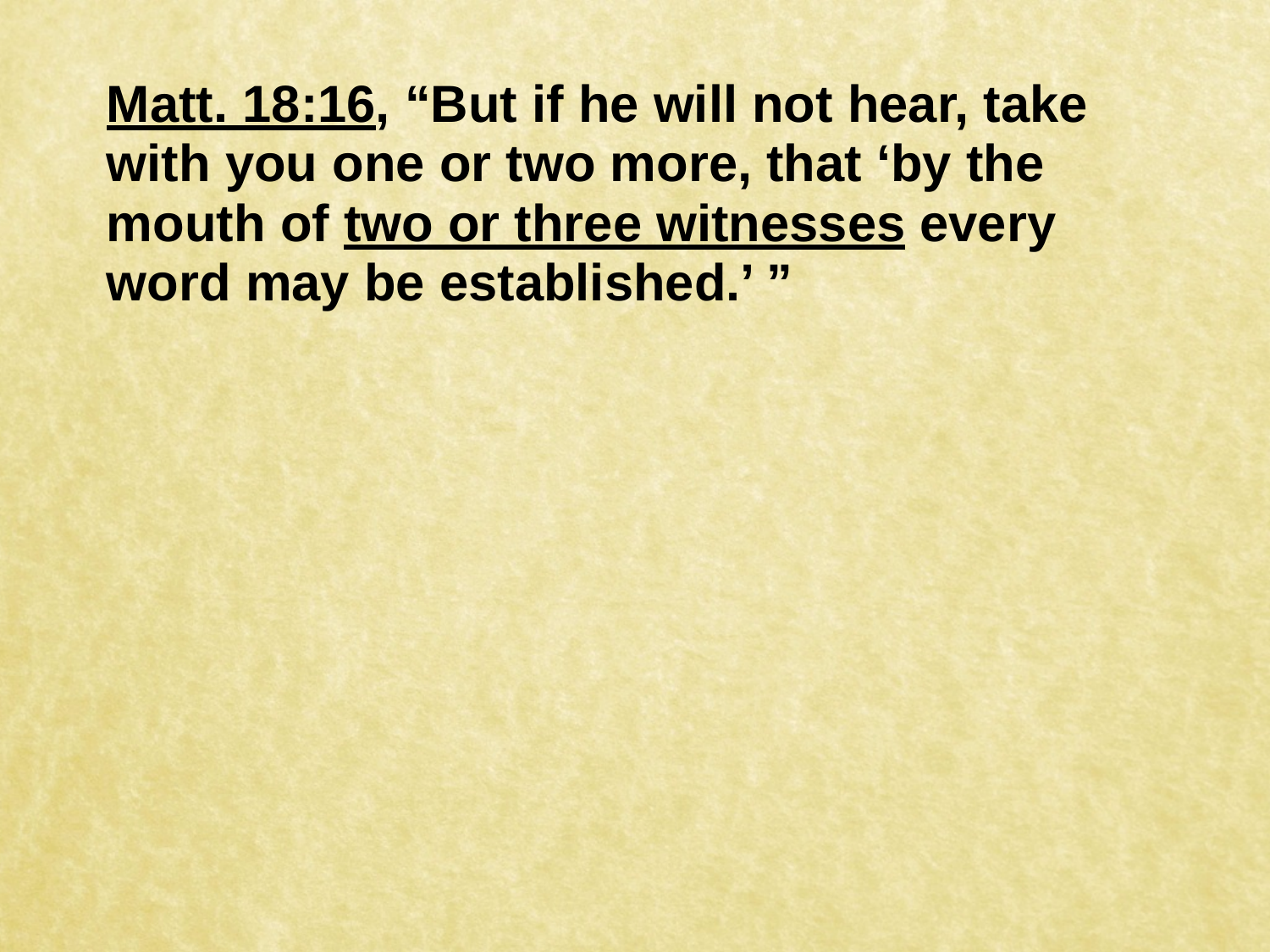**Matt. 18:16, "But if he will not hear, take with you one or two more, that 'by the mouth of two or three witnesses every word may be established.' "**

**Deut. 19:15, "One witness shall not rise against a man concerning any iniquity or any sin that he commits; by the mouth of two or three witnesses the matter shall be established."**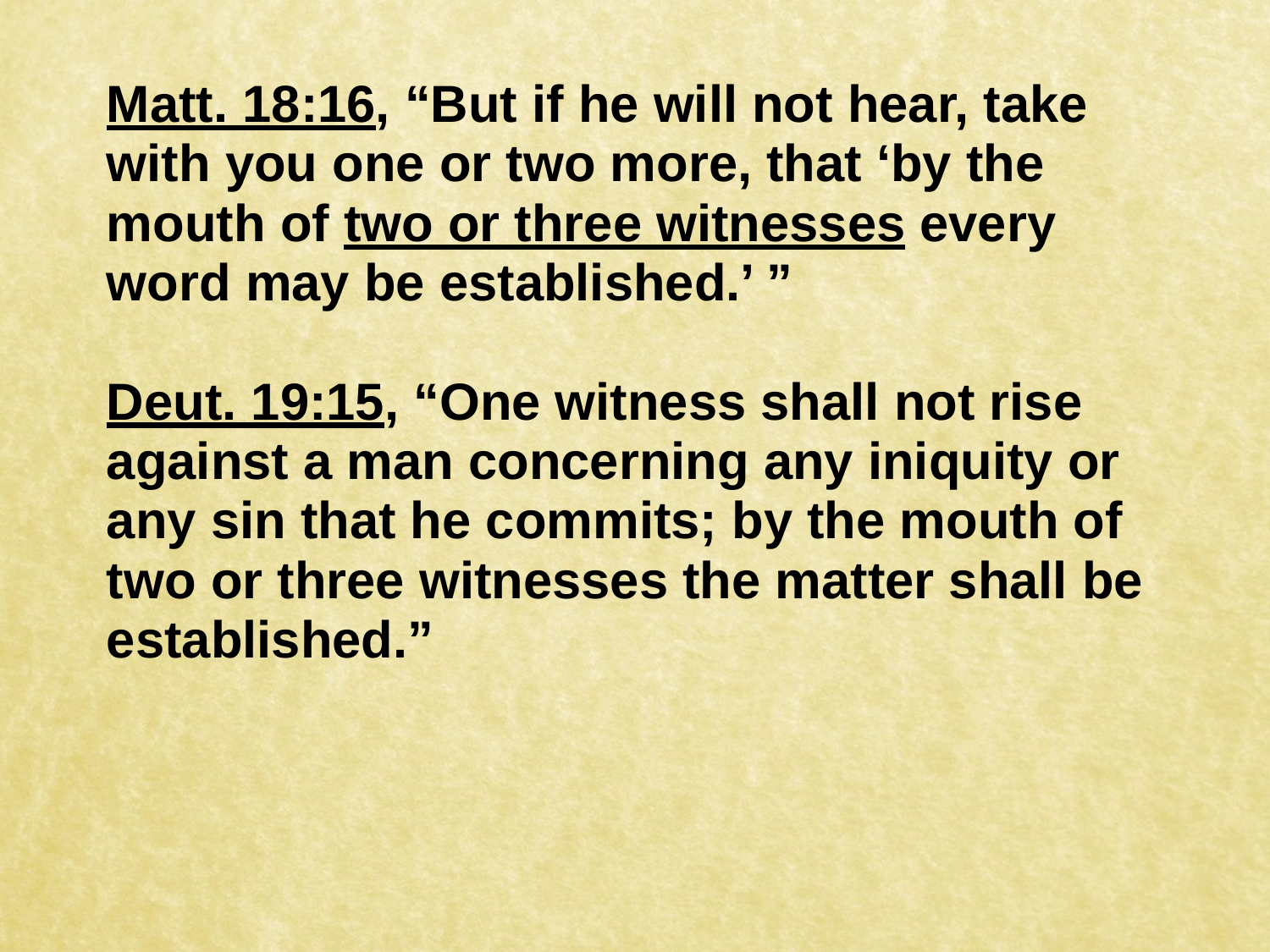**Matt. 18:17, "And if he refuses to hear them, tell it to the church. But if he refuses even to hear the church, let him be to you like a heathen and a tax collector."**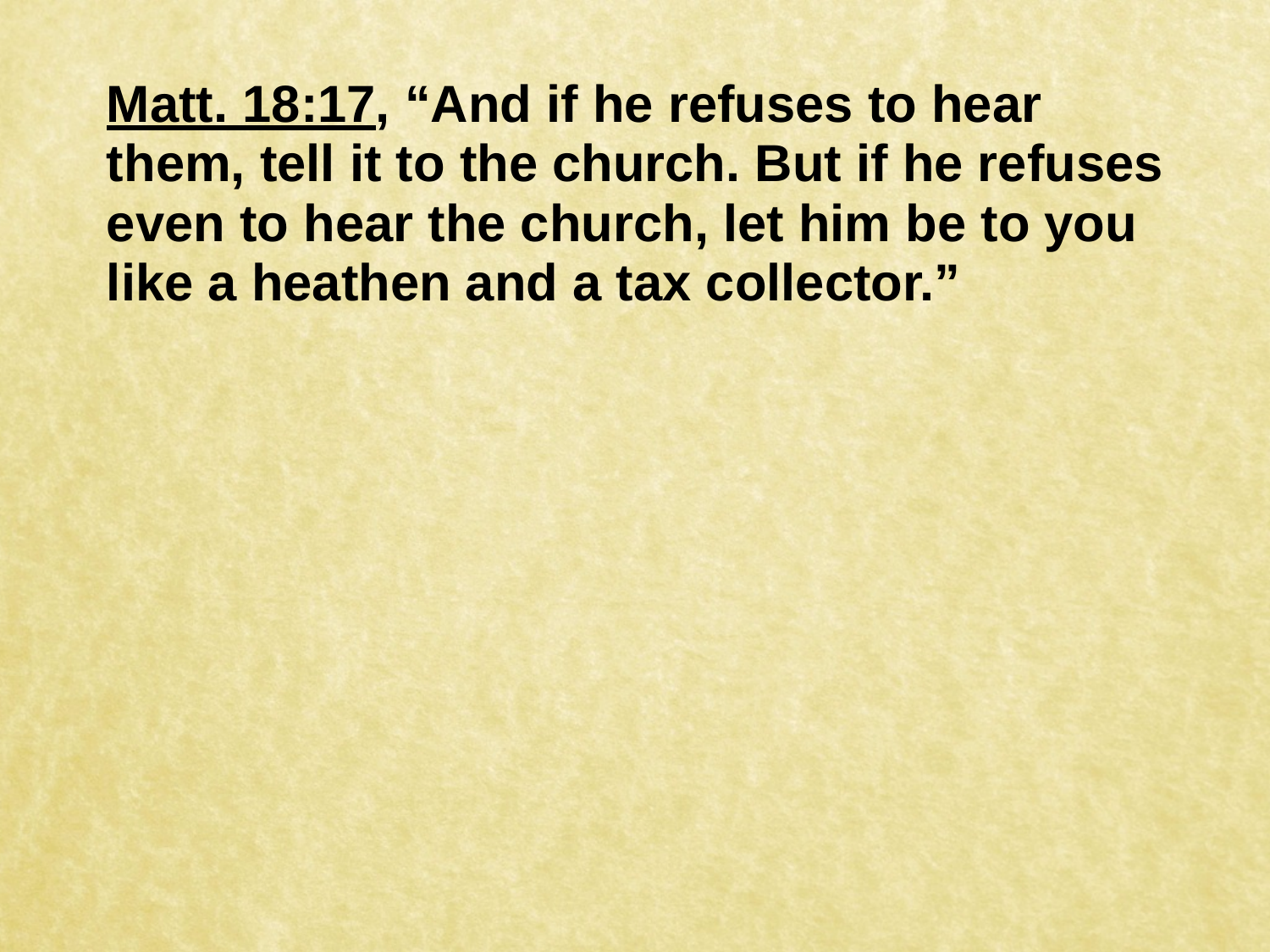**Matt. 18:18, "Assuredly, I say to you, whatever you bind on earth will be bound in heaven, and whatever you loose on earth will be loosed in heaven."**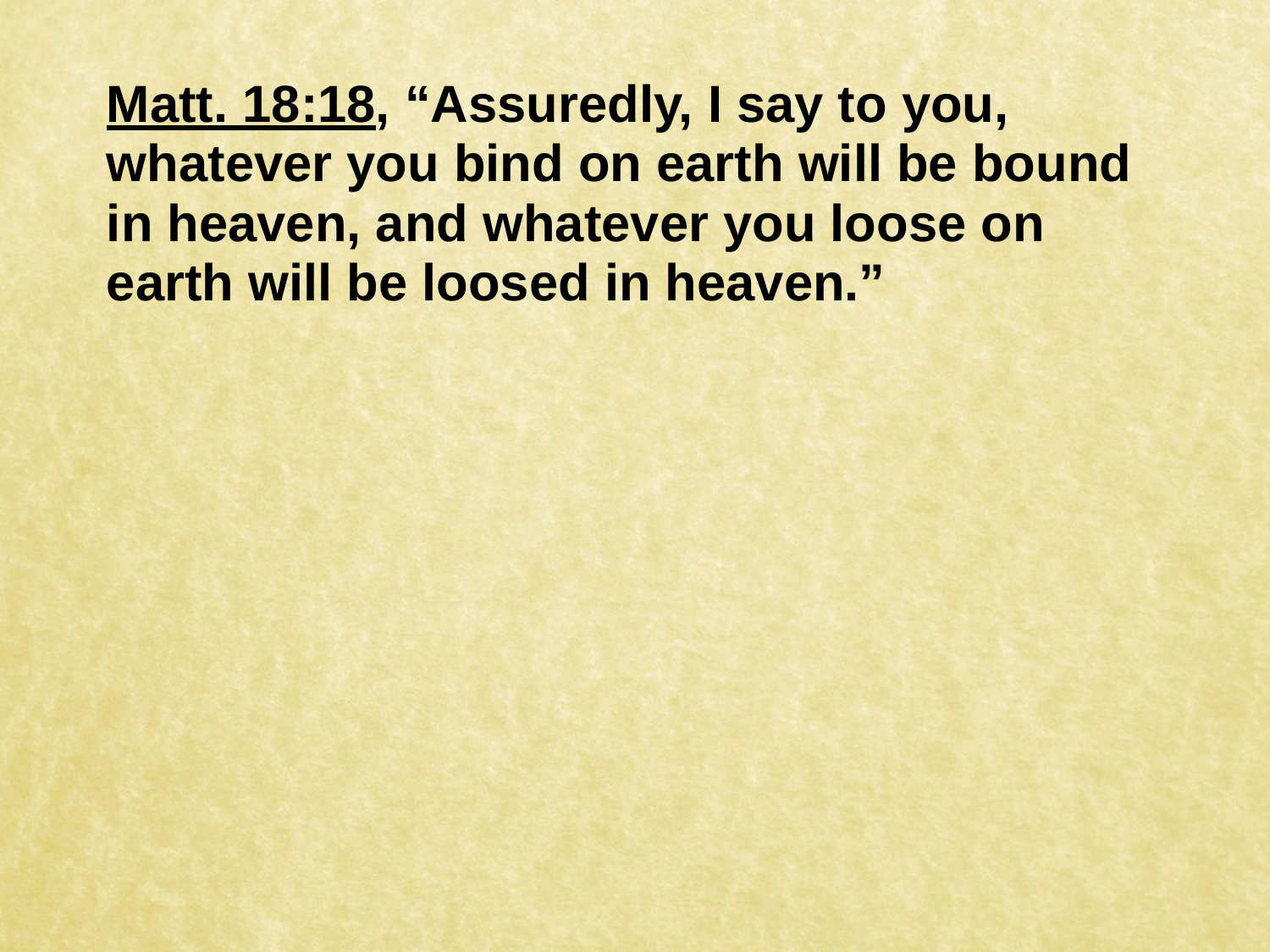**Matt. 18:18, "Assuredly, I say to you, whatever you bind on earth will be bound in heaven, and whatever you loose on earth will be loosed in heaven."**

**Whatever you bind on the earth [whatever you prohibit] shall have already been prohibited in heaven. I.e., their decisions were based on absolutes God had already defined in heaven.**

**Whatever you permit on the earth, will have already been permitted in heaven.**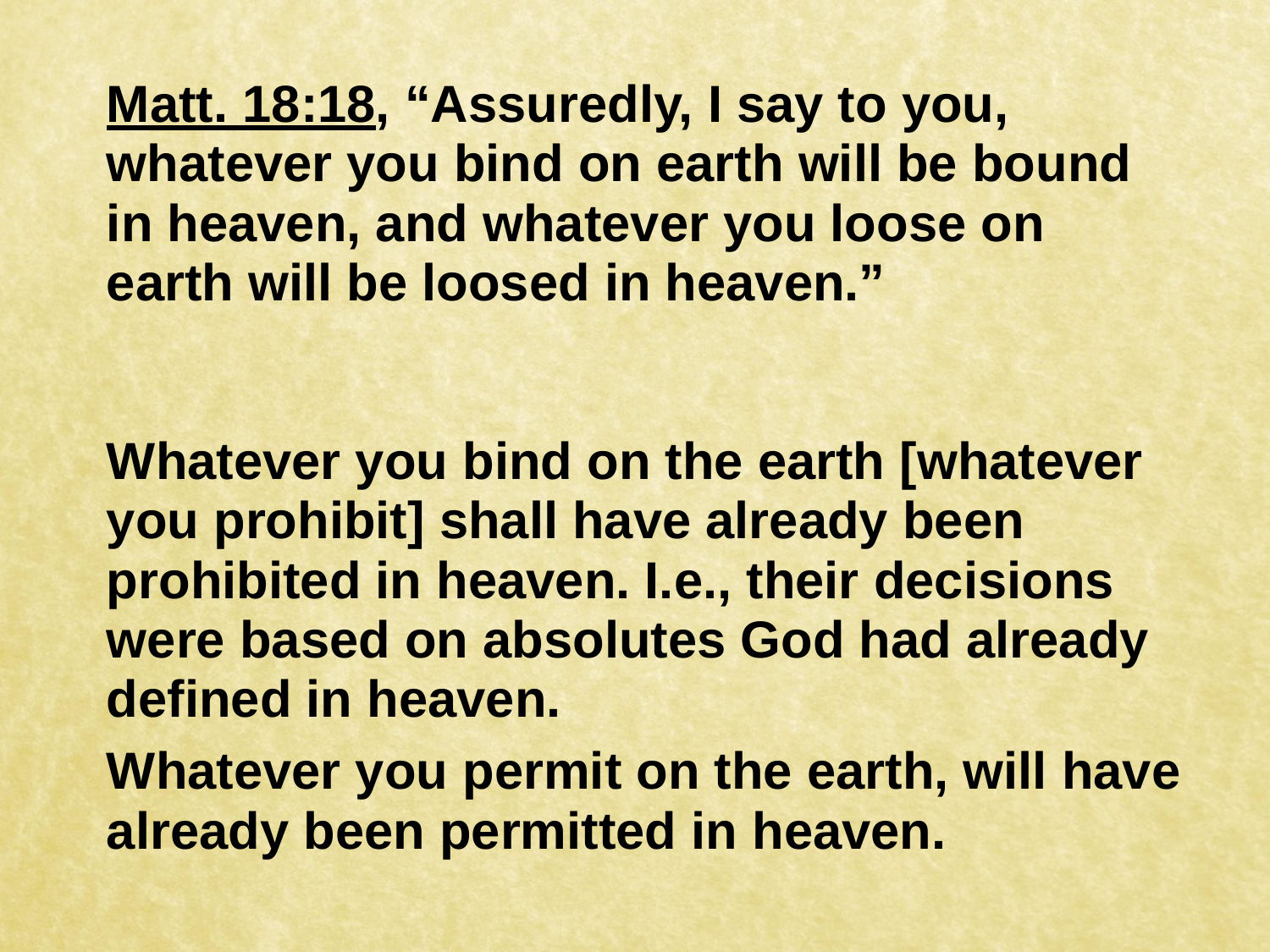**Matt. 18:19, "Again I say to you that if two of you agree on earth concerning anything that they ask, it will be done for them by My Father in heaven.**

**Matt. 18:20, "For where two or three are gathered together in My name, I am there in the midst of them."**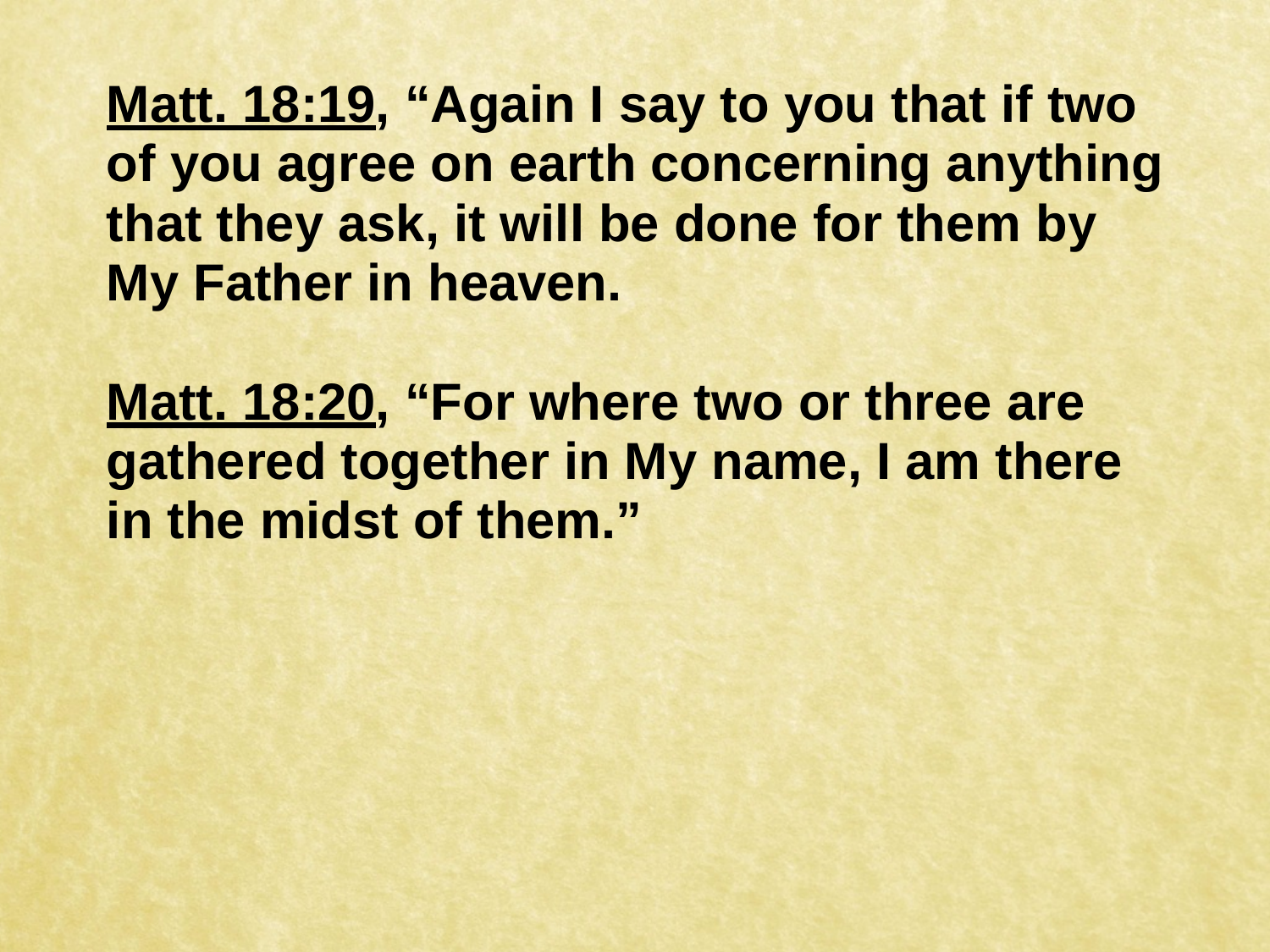**1 Cor. 5:1, "It is actually reported that there is sexual immorality among you, and such sexual immorality as is not even named among the Gentiles—that a man has his father's wife!"**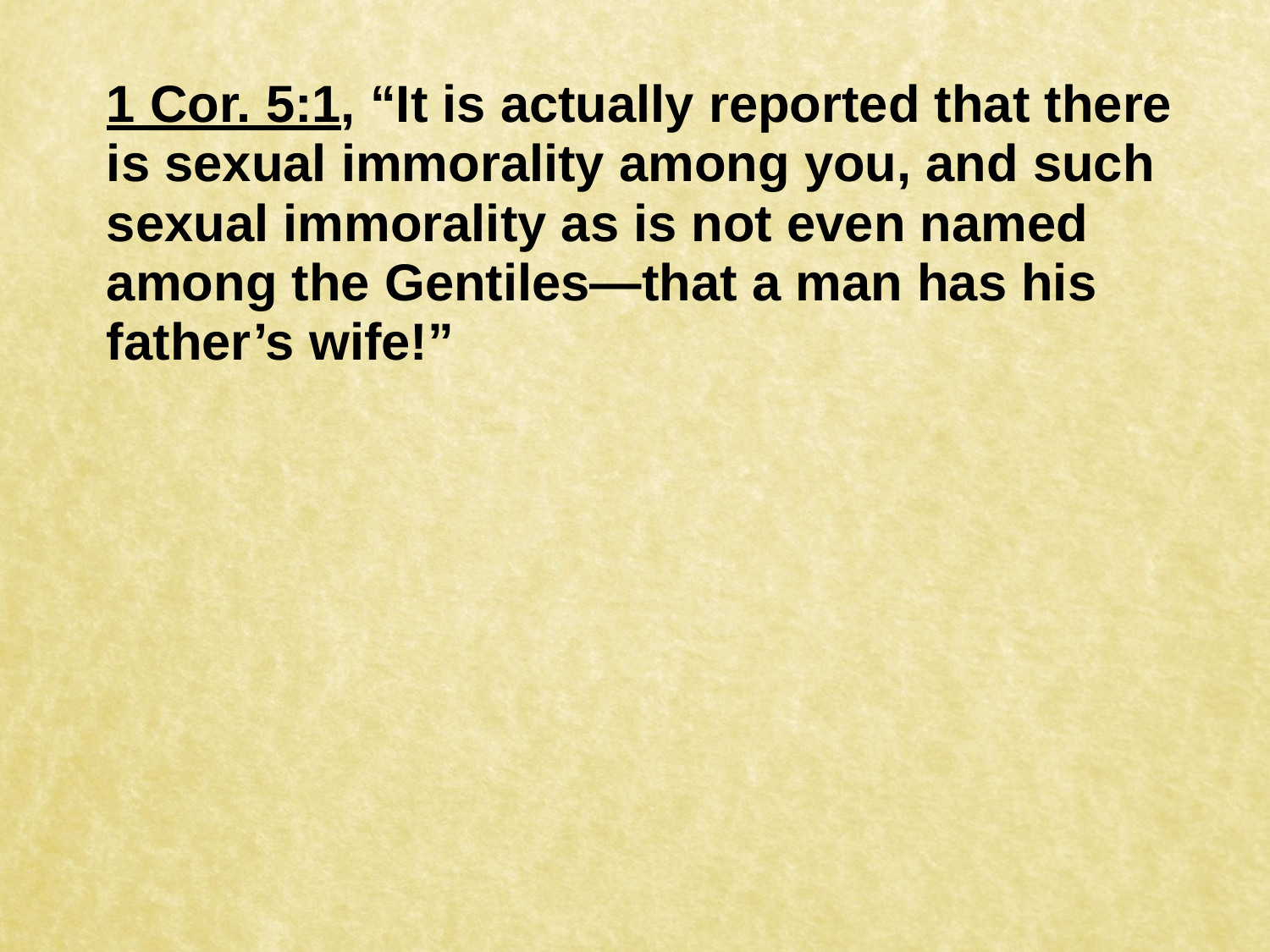**Lev. 18:18, "And you shall not marry a woman in addition to her sister as a rival while she is alive, to uncover her nakedness."**

**Lev. 20:11 , "If there is a man who lies with his father's wife, he has uncovered his father's nakedness; both of them shall surely be put to death, their bloodguiltiness is upon them."**

Deut. 27:20, " 'Cursed is he who lies with **his father's wife, because he has uncovered his father's skirt.' And all the people shall say, Amen."**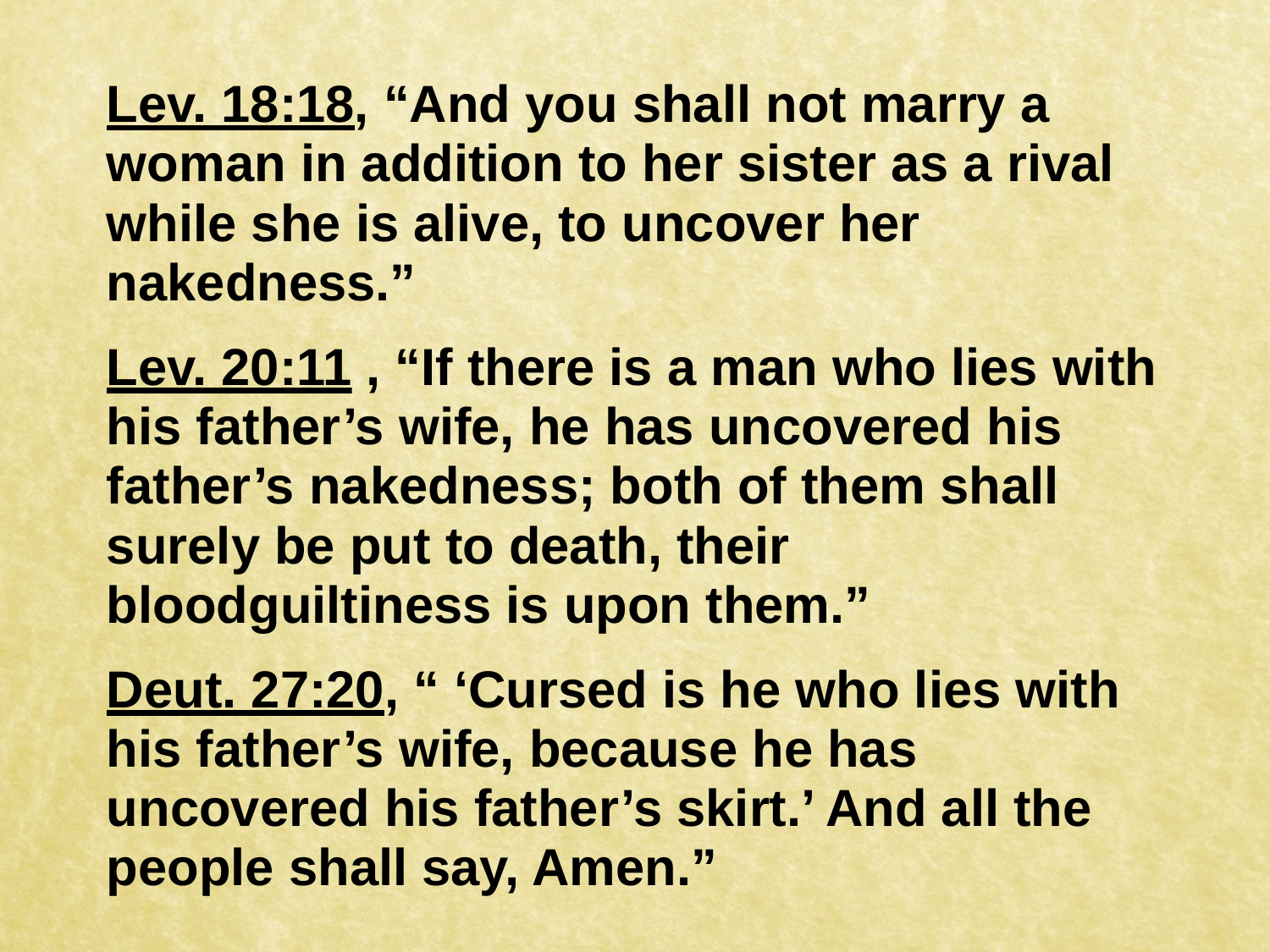**Sanh 7:4, "These are they that are to be stoned: he that has connexion with his other, his father's wife, his daughter in law, a male, or a beast."**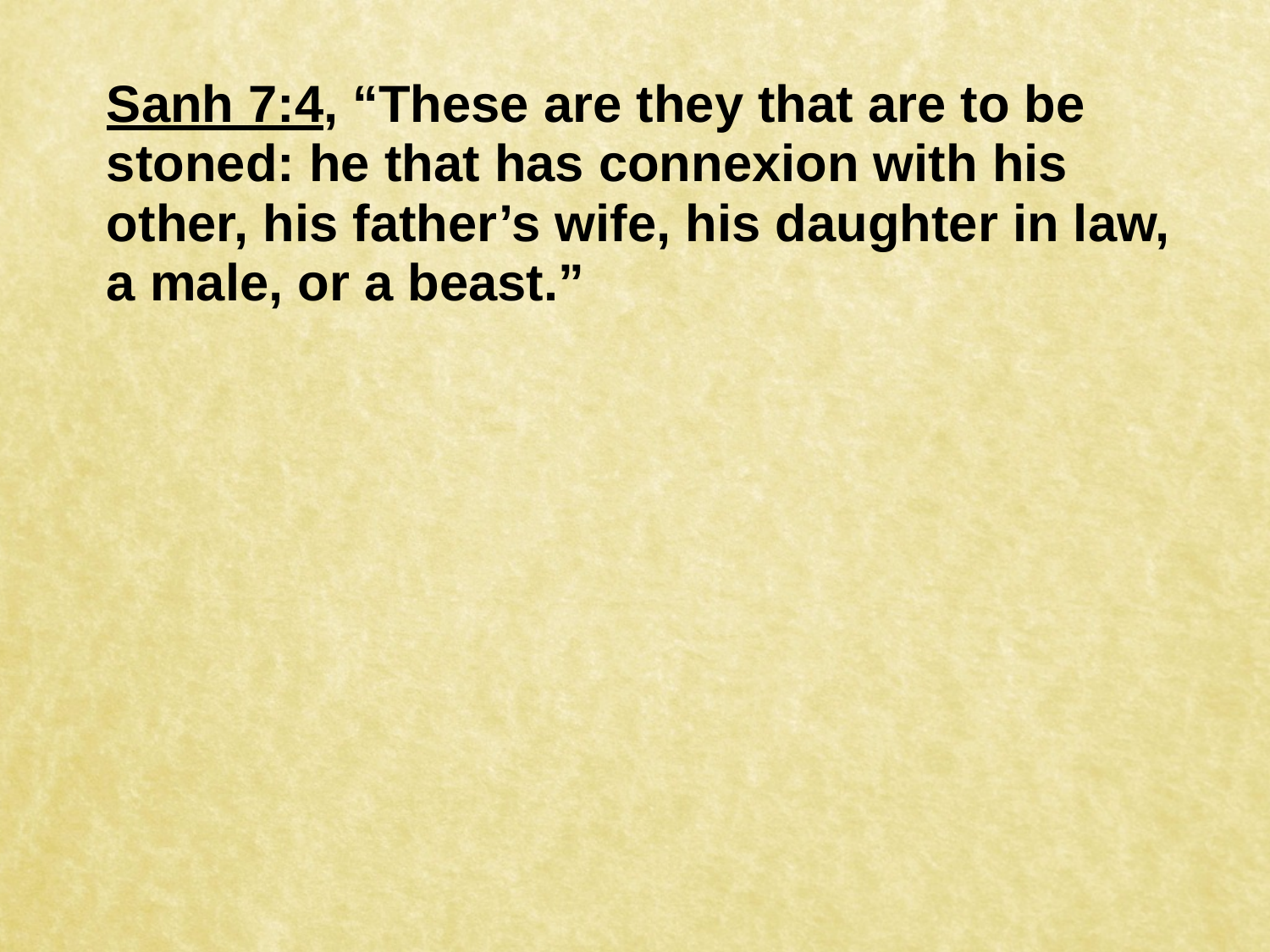**1 Cor. 5:5, "I have decided to deliver such a one to Satan for the destruction of his flesh, that his spirit may be saved in the day of the Lord Jesus."**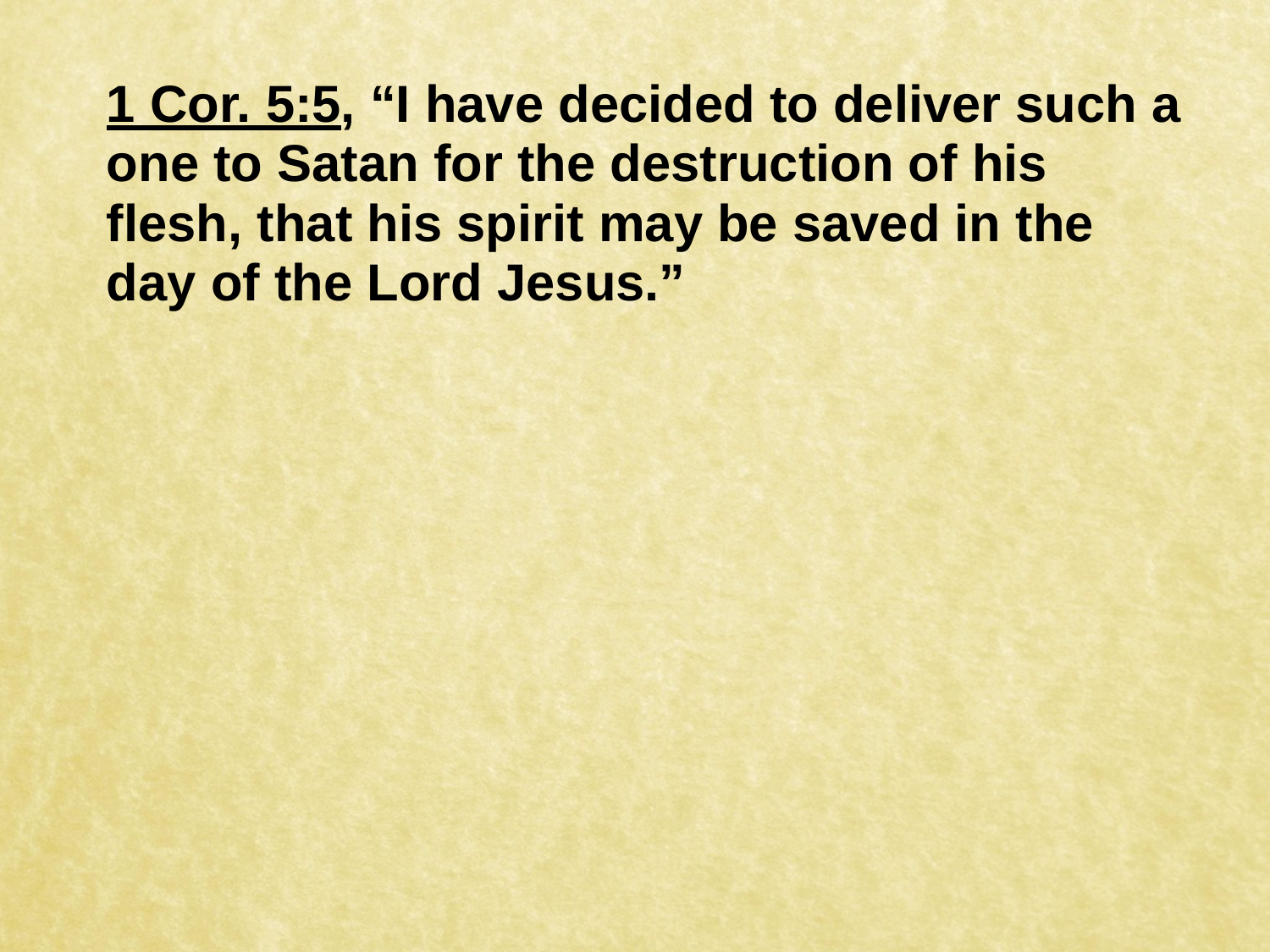**1 Tim. 1:18, "This charge I commit to you, son Timothy, according to the prophecies previously made concerning you, that by them you may wage the good warfare,** 

**1 Tim. 1:19, "having faith and a good conscience, which some having rejected, concerning the faith have suffered shipwreck,** 

**1 Tim. 1:20, "of whom are Hymenaeus and Alexander, whom I delivered to Satan that they may learn not to blaspheme."**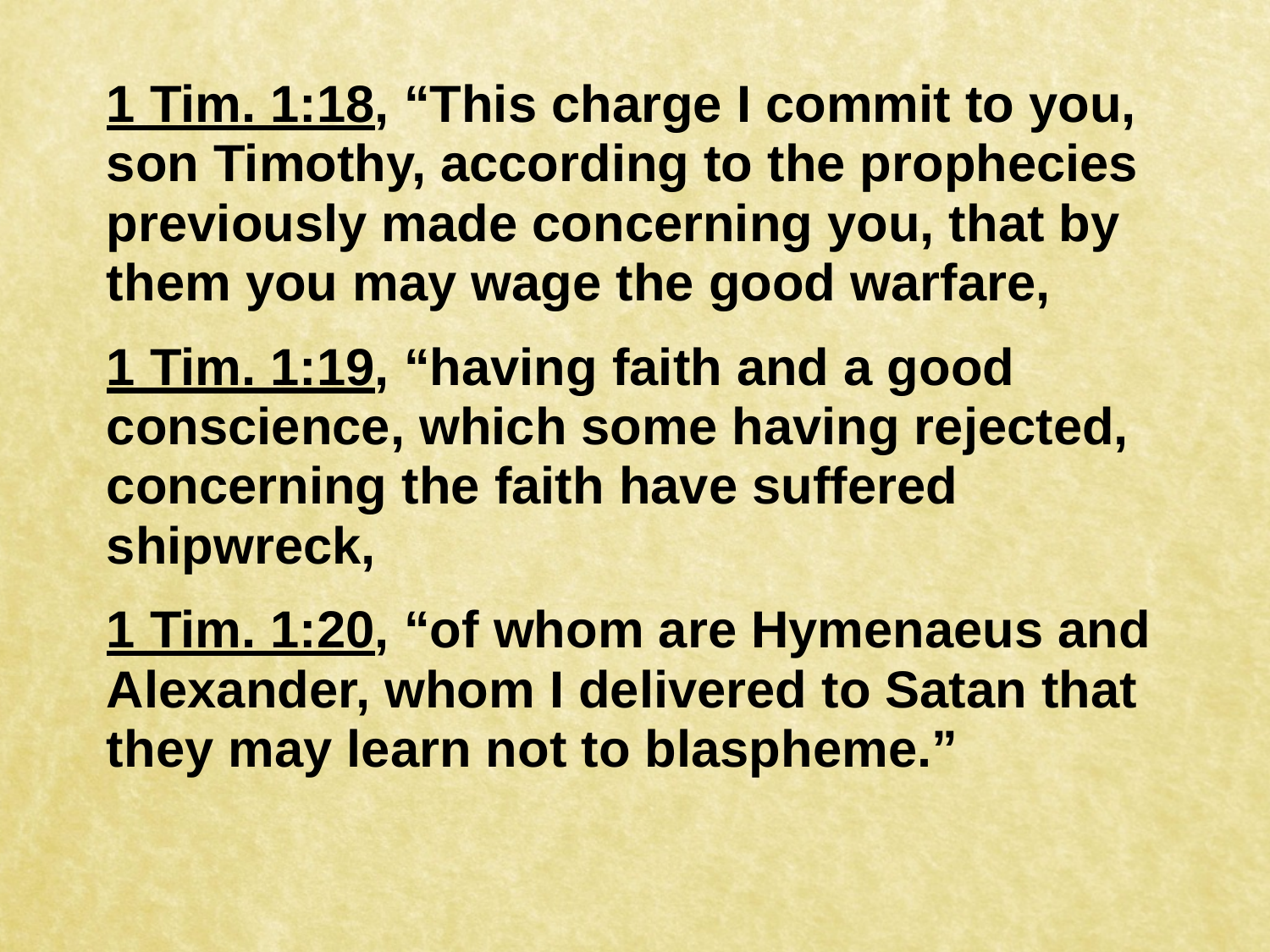**1 Cor. 5:6, "Your boasting is not good. Do you not know that a little leaven leavens the whole lump of dough?** 

**1 Cor. 5:7, "Therefore purge out the old leaven, that you may be a new lump, since you truly are unleavened. For indeed Christ, our Passover, was sacrificed for us.**

**1 Cor. 5:8, "Let us therefore celebrate the feast, not with old leaven, nor with the leaven of malice and wickedness, but with the unleavened bread of sincerity and truth."**